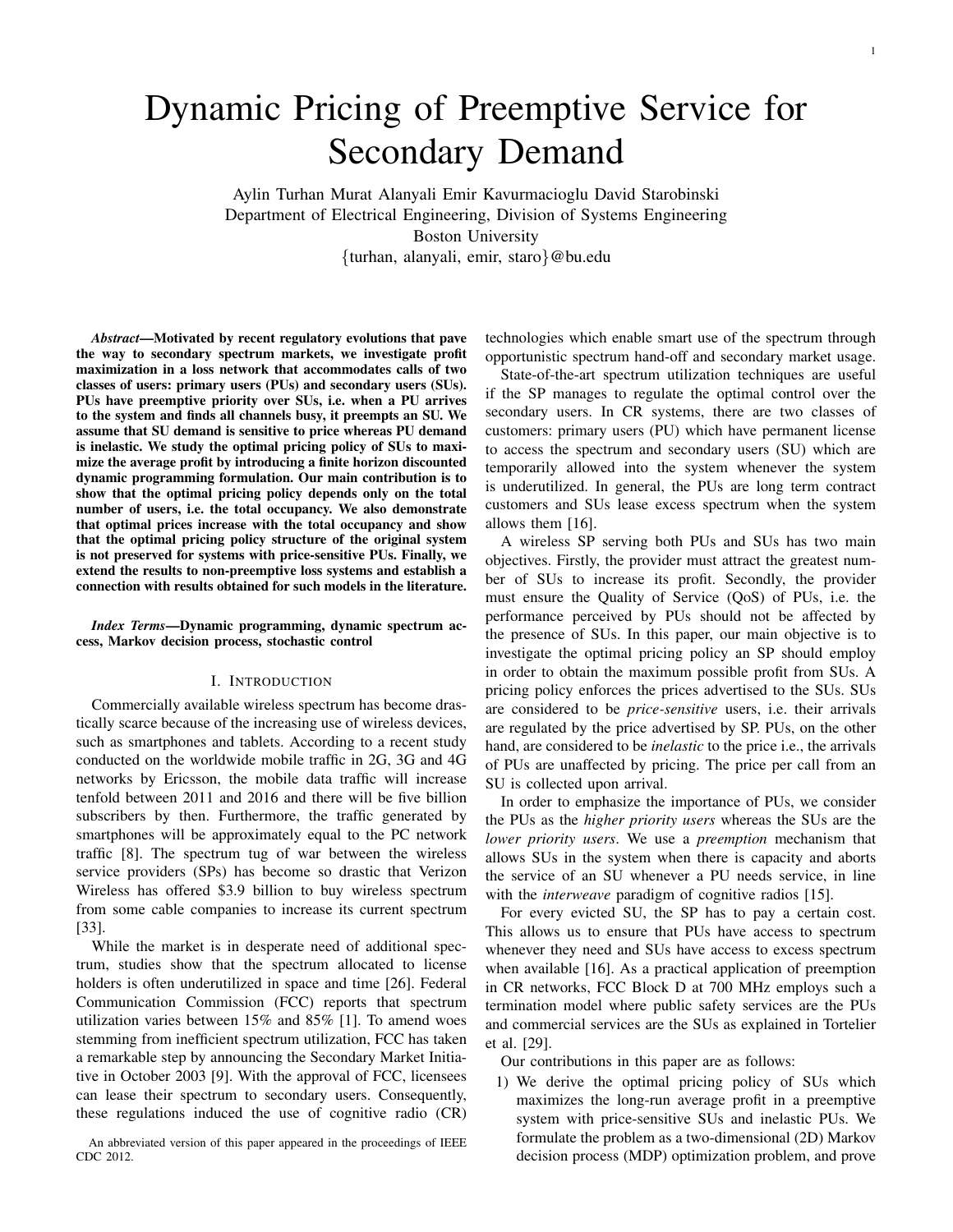- 2) We prove that the optimal prices increase with the total occupancy, through the introduction and analysis of an auxiliary one-dimensional system that has the same optimal pricing policy as the original system.
- 3) We provide numerical results showing that the optimal congestion-based pricing policies outperform static pricing and can be efficiently computed in networks with hundreds of channels.
- 4) We establish a connection with non-preemptive systems and formally demonstrate that, under the same parameters, the optimal pricing policies for preemptive and non-preemptive loss systems are identical. This result allows the application of methodologies developed for non-preemptive systems to preemptive loss systems.

The rest of this paper is organized as follows. Related work is discussed in Section II. We introduce our model and statistical assumptions in Section III. In Section IV, we derive the structure of the optimal pricing policy and prove the monotonicity of prices. In Section V, we describe the application of our results to the problem of optimal admission control of SUs. We also study systems with price-sensitive PUs and show, via numerical examples, that the optimal pricing policies in those cases depend on the individual number of PUs and SUs. We extend our results to non-preemptive loss systems in Section VI. We conclude the paper in Section VII.

# II. RELATED WORK

In this section, we present a literature review which can be grouped under three main categories: cognitive radios, preemption, and pricing.

Cognitive radios support three main approaches for spectrum access by SUs: underlay, overlay, and interweave [15]. While the underlay and overlay approaches permit concurrent communication by PUs and SUs, the interweave approach allows SUs to communicate only over spectrum holes temporarily left available by PUs. The preemption model considered in our work is consistent with the interweave approach. Thus, the performance of PUs is not impacted by SUs.

While preemption models aligned with the interweave approach already exist in the literature on cognitive radios [24, 37], these models focus on admission control rather than optimal pricing as done in our work. Specifically these papers analyze channel reservation schemes that allow a trade-off between blocking and eviction of SUs. Such a trade-off can also be achieved in our model by tuning the cost that the SP must pay to preempted calls. Increasing the cost lowers the eviction probability at the expense of raising the blocking probability, since fewer SUs are admitted.

Work on control policies for systems with preemption can also be found in the operations research literature. However, none of those works considers pricing. One of the earliest works on preemption is the work of Helly, which proposes approaches on the control of two class traffic with different priorities and limited capacity [17]. Garay and Gopal investigate the use of preemption control in high speed networks and analyze call preemption [12]. Next, Xu and Shanthikumar examine a first-come first-served non-identical multi-server system and determine its optimal admission control policy using duality and preemption [34]. Brouns and van der Wal study a single server queue with two different classes of users with identical service rates [6]. Brouns extends these results to a multi-server system where there are no preemption costs [5]. Zhao et al. use preemption in order to provide differentiated services in a parallel multi-class loss network [36]. Finally, Ulukus et al. consider a system with two classes, non-identical service rates and different priorities [31]. They study admission and preemption control that maximize the expected discounted revenue and prove that preemption is only optimal when the system is full. They provide monotonicity results and a loose threshold type of admission control policy.

There also exists a rich body of work in the field of pricing for queues. However, our work appears to be the first to consider pricing in conjunction with preemption. The seminal work of Naor [23] introduces the idea of using pricing as a queue control mechanism to achieve social optimality. Chen and Frank [7] investigate pricing for an M/M/1 queue, while Low in [19] extends it further to consider a multi-server queue with restricted waiting space. Altman et al. consider admission control for a multi-class loss system in [3]. Yildirim and Hasenbein [35] combine pricing and admission control for queues experiencing batch arrivals. The work of Feinberg and Yang in [10] considers admission control subject to several objectives, such as bias optimality. Finally, the work of Giloni et al. [14] investigates the problem pricing and admission control with several customer classes with different rewards and/or waiting costs with prices/arrival rates that are not necessarily monotone.

Paschalidis and Tsitsiklis analyze congestion-dependent pricing of a multi-class system, where all classes of users are sensitive to price [25]. Mutlu et al. investigate the optimal dynamic pricing policy of a system consisting of inelastic PUs and price-sensitive SUs [21]. Gans and Savin characterize a system consisting of two types of users within the context of a rental management problem which resemble the PUs and SUs in our model [11].

In summary, our work differs from the preceding work by focusing on pricing control in preemptive systems. Previous work on pricing does not consider preemption, whereas previous work that utilizes preemption does not consider pricing. Furthermore, our model incorporates dynamic pricing of SUs (i.e., pricing is based on the current state of the system), while a significant amount of the literature on pricing assume that prices are not congestion-dependent.

# III. MODEL DESCRIPTION

In this section, we describe our model and statistical assumptions. We assume that there are  $C$  identical and parallel channels (i.e. the system capacity is  $C$ ) which are allocated for the use of the calls of users of two classes: PUs and SUs.

We assume that each call requests the same amount of bandwidth corresponding to a single channel. PUs have *preemptive*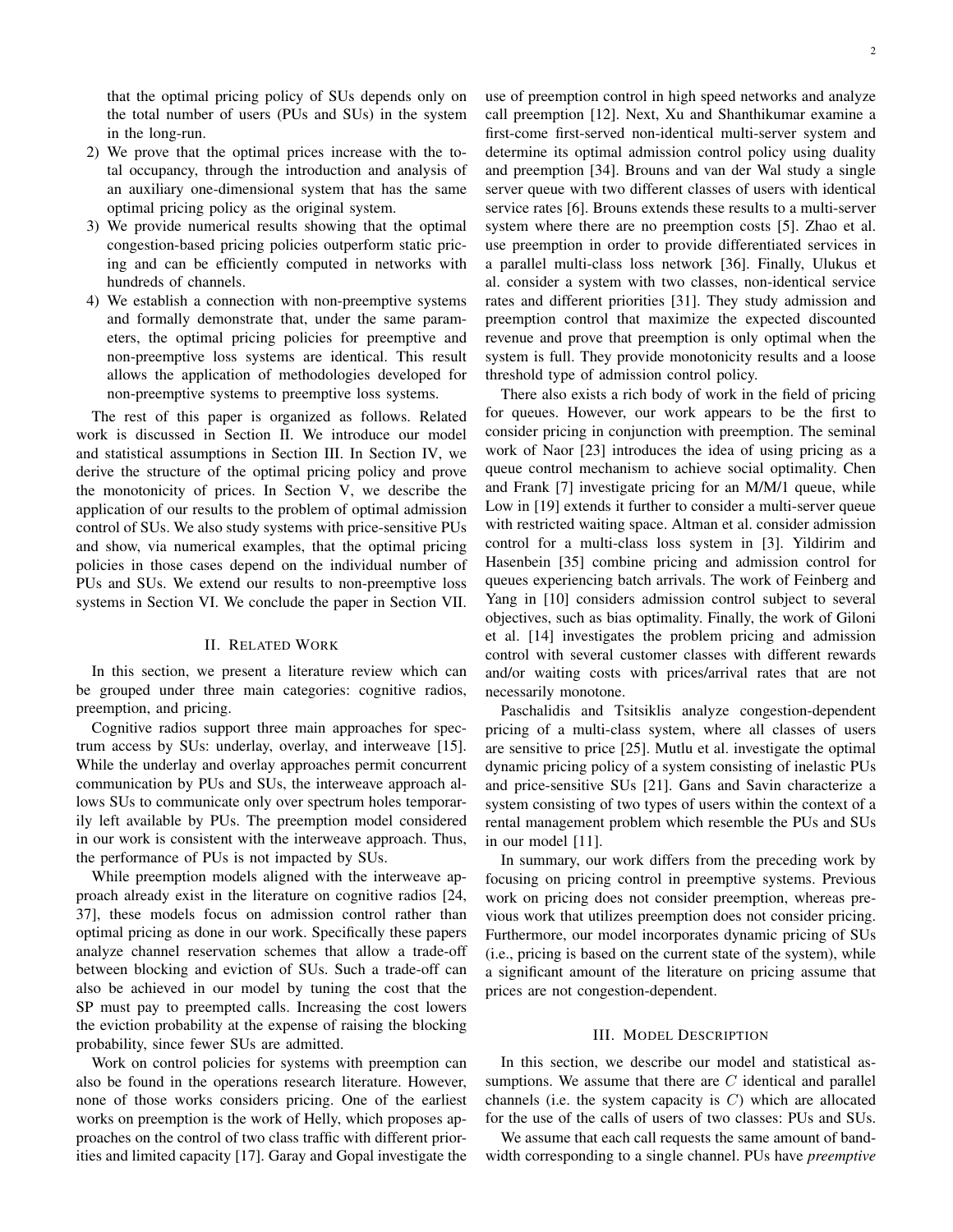*priority* over the SUs. In our case, a channel is allocated to a higher priority call even if a lower priority call is in progress. When the lower priority call is preempted, it is withdrawn from the system permanently. Note that PUs and SUs join and leave the system individually, rather than in batch.

Regardless of the class type, call durations are independent and exponentially distributed with mean  $\mu^{-1}$  unless terminated prematurely. The exponential assumption is needed for analytical tractability, similar to other analytical work on cognitive radios [24, 37], and can be justified in certain environments [13]. We model our system as a finite state 2D continuous-time MDP. The rest of the system description is as follows:

**States:** The state of the system is in the form  $(x, y)$  where  $x \geq 0$  is the number of PU calls in the system and  $y \geq 0$  is the number of SU calls in the system, and both  $x$  and  $y$  are integers.

**Rewards and costs:**  $u(x, y)$  is the reward per SU call at state  $(x, y)$ . The reward is collected upon arrival. As defined in the work of Paschalidis and Tsitsiklis [25], a congestiondependent pricing policy is the set of rules which determines the price advertised by the SP at any given time, depending on the current state. We denote the pricing policy as u, and it is defined for the states within the range of the capacity limit C, i.e.  $0 \leq x + y \leq C$ . The prices at each state are chosen from an interval  $\mathbb{U} = [0, u_{max}]$  where a definition of  $u_{max}$  is provided below. We discretize U with a step size  $\Delta u$ in order to obtain a finite control space. Then, the number of possible prices becomes  $|\mathbb{U}| = \lfloor u_{max}/\Delta u \rfloor + 1$ . From now on, we will use the discrete version of U. If a PU call arrives and finds all the channels busy, then the system preempts an SU call given that an SU call is present in the system. The preemption mechanism is active only when all channels are busy. Whenever an SU call is preempted, the SP pays a cost  $K$  per preempted call, which is greater than the maximum price that can be chosen from U. A call is blocked only if an arriving user finds all channels busy and preemption is not possible. For PUs, this corresponds to the case when all the calls in the system belong to PUs. For an incoming SU to be blocked, it is sufficient to have all  $C$  channels busy. A blocked call receives a busy signal and is dropped. Blocking calls of any class is free of charge.

Arrival rates: PU calls arrive according to a Poisson process with a constant rate  $\lambda_1 > 0$ . SU calls, however, arrive according to a Poisson process and pay a fee  $u(x, y)$  upon arrival when the state is  $(x, y)$ . The average arrival rate of SUs at state  $(x, y)$  is related to the price  $u(x, y)$  via a *demand function*  $\lambda_2(u(x, y)) \geq 0$ . We denote the maximum average arrival rate over all prices by  $\lambda_{2,max}$ . We will use the following assumptions in all of our formulations:

**Assumption 1** *There exists a price*  $u_{max}$  *for which*  $\lambda_2(u) = 0$ *when*  $u \geq u_{max}$ *.* 

**Assumption 2**  $\lambda_2(u)$  *is a strictly decreasing function of u over the interval*  $[0, u_{max}]$ *.* 

Assumption 2 implies that the inverse function of  $\lambda_2(u)$ exists and that the maximum possible arrival rate of SUs corresponds to the lowest possible price, i.e.  $\lambda_{2,max} = \lambda_2(0)$ . This assumption is only needed for the proof of Theorem IV.2.

The objective of the SP is to maximize the average profit collected from SUs per unit time. The corresponding optimal pricing policy is denoted  $\mathbf{u}^*$ .

# IV. MODEL ANALYSIS AND CHARACTERIZATION OF THE OPTIMAL PRICING POLICY

In this section, we first provide an expression for the average profit rate of SUs given a policy u. Then, we present a finite horizon discounted return maximization problem formulation to compute the optimal pricing policy. Afterwards, we determine the structure of the optimal pricing policy that maximizes the discounted profit and extend our findings to the infinite horizon.

#### *A. Formulation of the Profit Maximization Problem*

In this section, we first introduce state space definitions and then develop a formula to calculate the average profit rate collected from SUs.

We start the formulation by defining state spaces. The entire state space is denoted as follows:

$$
S = \{(x, y) \mid x + y \le C, x, y \ge 0\}.
$$

Let  $S_1 \subset S$  be the sub-space of states where all the channels are busy and at least one SU call is present in the system. According to our system description,  $S_1$  denotes the states at which an SU can be preempted and is formally defined as the following:

$$
S_1 = \{(x, y) | x + y = C, x \ge 0, y > 0\}.
$$

Lastly, we define  $S_2 \subset S$  which corresponds to all states where an SU arrival may enter the system, i.e.,

$$
S_2 = \{(x, y) \mid x + y < C, \ x, y \ge 0\}.
$$

We denote  $\pi_{\mathbf{u}}(x, y)$  to be the steady state probability that the system is in state  $(x, y)$  under the pricing policy **u**. Note that u represents an arbitrary pricing policy that may not be necessarily optimal. The average profit rate under policy u, is expressed as follows:

$$
J_{\mathbf{u}} = \sum_{(x,y)\in S_2} \lambda_2(u(x,y)) u(x,y) \pi_{\mathbf{u}}(x,y) - K\lambda_1 \sum_{(x,y)\in S_1} \pi_{\mathbf{u}}(x,y).
$$
\n(1)

The first term in Eq. (1) represents the cumulative average revenue collected from SUs. Since a reward is collected upon arrival, we multiply the reward with the arrival rate of SUs of the current state. Then, the resulting term is scaled with the steady state probability of the corresponding state. We repeat the same procedure for all states in  $S_2$  and add all of them up. The second term stands for the average cost rate due to preempted SU calls. We find the sum of steady state probabilities of the preemptive states. Then, we multiply this term with K and  $\lambda_1$ . Subtracting the total average cost rate from the total average revenue rate gives overall average profit rate of the system at state  $(x, y)$  and under the pricing policy u.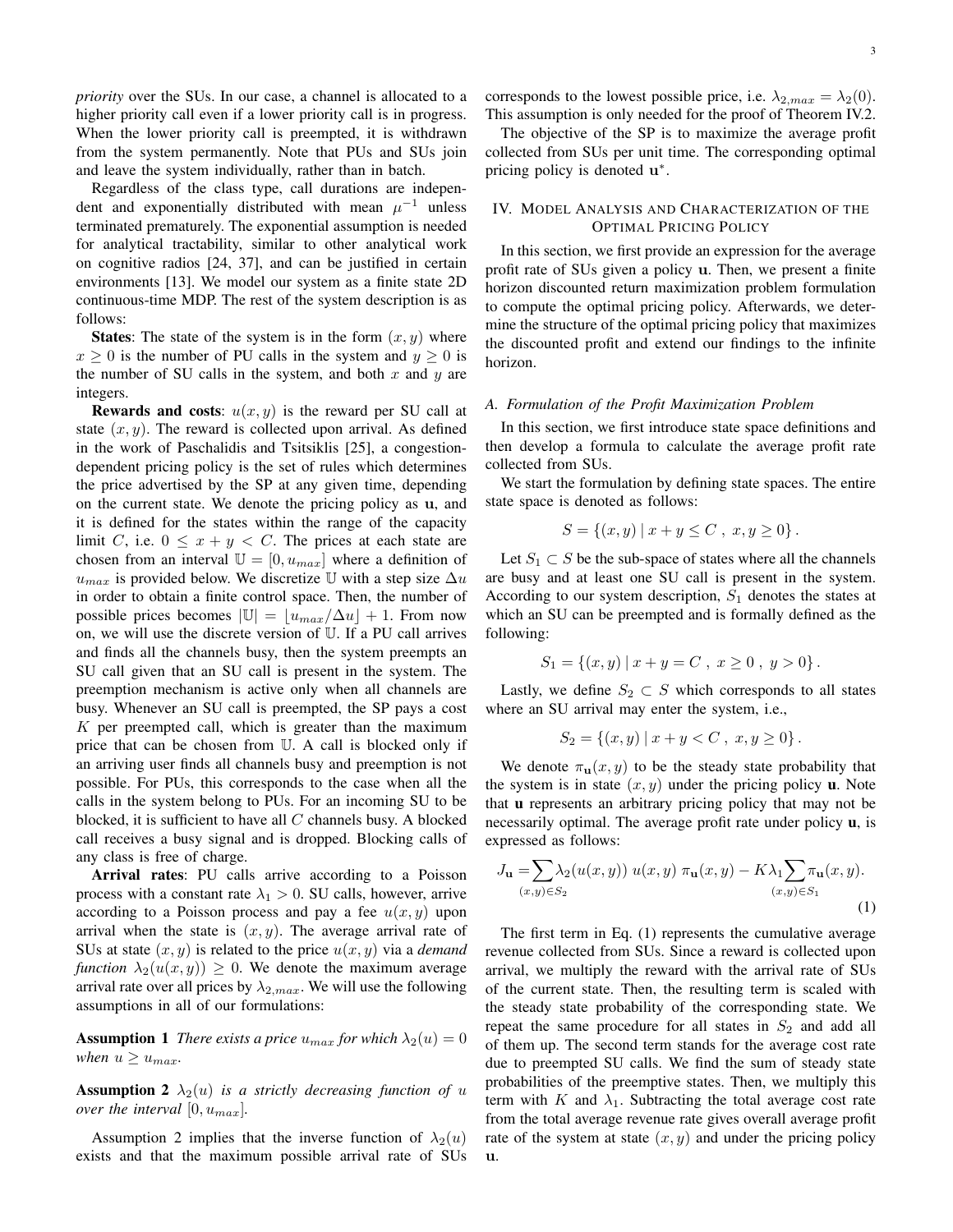The optimal pricing policy  $\mathbf{u}^*$  is the policy which maximizes Eq. (1) and it yields optimal profit  $J^*$ . Finding the optimal price decisions at every state using the given equation is a multifaceted optimization problem. To solve this problem, we will formulate it as a *stochastic dynamic programming (DP) problem* [4] which determines the optimal pricing policy of the system.

#### *B. Characteristics of the Optimal Pricing Policy*

In this section, we introduce a theorem which states that the optimal pricing policy depends only on the total occupancy. To demonstrate this, we first present a finite horizon expected discounted return DP formulation. We obtain some properties of the finite horizon discounted profit and use these results to characterize the optimal pricing policy of the original system. First, we present some concepts such as discounting and uniformization.

Discounting: Our system has an exponential discount rate with parameter  $\alpha \geq 0$  which implies that the reward gained in the present is more valuable than future rewards. The discount rate is considered to be the rate by which the process vanishes as explained in Walrand's work [32].

In order to implement the DP formulation, we need to find the discrete-time equivalent of the continuous-time Markov chain model of the system using a technique called *uniformization* [18].

Uniformization: Our current model is a continuous-time MDP. To convert the system to its discrete-time equivalent, we apply a uniformization method whereby every rate coming out of a state is normalized by the maximum transition rate possible [4, Vol. II, p. 258]. The maximum transition rate is given by  $v = \lambda_1 + \lambda_{2,max} + C\mu + \alpha$ . Without loss of generality, we set  $v = 1$ . We scale every rate of the continuous-time MDP with  $v$  which gives the probability of every transition. The events and the corresponding probabilities of a system at state  $(x, y)$  and price u are as follows:

- a PU arrival occurs with a probability of  $\lambda_1/v = \lambda_1$
- an SU arrival occurs with a probability of  $\lambda_2(u)/v =$  $\lambda_2(u)$
- a PU departure occurs with a probability of  $x\mu/v = x\mu$
- an SU departure occurs with a probability of  $y\mu/v = y\mu$
- the process stays at the same state  $(x, y)$  with probability  $(1-(\lambda_1 + \lambda_2(u)+x\mu+y\mu+\alpha)/v) = (1-\lambda_1 - \lambda_2(u)$  $x\mu - y\mu - \alpha$
- the process vanishes with a probability of  $\alpha/v = \alpha$ .

Criterion: We aim to maximize the total expected discounted profit of the SP over a finite horizon. We are interested in finding an optimal pricing policy u<sup>∗</sup> which achieves this goal. Note that, for the sake of simplicity, we use the same notation for the optimal pricing policy in both the average return and discounted cases. The optimal policy itself is obviously different in each case, but the structure remains the same as detailed in the sequel.

In the DP formulation, we reverse the time index and define  $n$  as the number of observation points left until the end of the time horizon. The price decision for an SU at state  $(x, y)$  and time period  $n$  is defined as  $u$ . We define the profit function at this point.

**Definition IV.1**  $V_n(x, y)$  *is the maximal expected discounted profit for the system in the current state*  $(x, y)$  *at time period* n*.*

The corresponding finite horizon DP optimality equations are as follows:

For 
$$
n = 0
$$
:

 $V_0(x, y) = 0$  for  $x, y \ge 0$ 

For  $n > 1$ :

$$
V_n(x,y) = \max_{u \in \mathbb{U}} \left\{ \lambda_1 V_{n-1}(x+1,y) \mathbf{1}\{x+y < C\} \right\}
$$
 (2)  
 
$$
+ \lambda_1 (V_{n-1}(x+1,y-1) - K)
$$

$$
\cdot \mathbf{1}\{x+y=C\} \mathbf{1}\{y>0\} \tag{3}
$$

$$
+\lambda_1 V_{n-1}(x, y) \mathbf{1}\{x + y = C\} \mathbf{1}\{y = 0\}
$$
 (4)

$$
+\lambda_2(u)(V_{n-1}(x, y+1)+u)\mathbf{1}\{x+y
$$

$$
+ x \mu V_{n-1}(x-1, y)
$$
\n
$$
+ u \mu V_{n-1}(x, y-1)
$$
\n(6)

$$
+ y\mu v_{n-1}(x, y-1)
$$
  
+ 
$$
(1 - \lambda_1 - \lambda_2(u) - x\mu - y\mu - \alpha)
$$
 (7)

$$
\cdot V_{n-1}(x,y)\mathbf{1}\{x+y
$$

+ 
$$
(1 - \lambda_1 - C\mu - \alpha) V_{n-1}(x, y) \mathbf{1}\{x + y = C\}
$$
   
\n(9)

Note that if the process vanishes (which happens with probability  $\alpha$ ), then the reward is 0.

We set  $V_n(-1, y) = V_n(0, y)$  and  $V_n(x, -1) = V_n(x, 0)$ when required. The value of  $u$  that maximizes discounted profit is denoted  $u = u_n^*(x, y)$  which is the optimal pricing decision of state  $(x, y)$  at time period *n*.

The first three terms in the DP formulation corresponds to the arrival of a PU and includes three distinct cases. Term (2) corresponds to the first possible case for a PU arrival. The indicator function denotes that the system is not full yet and there is no preemption. In term (3), there is a PU arrival again. However, all channels are occupied and there is at least one SU in the system. Thus, the incoming PU call preempts an SU which causes a reduction in the number of SU calls and an increase in the number of PUs. The SP is charged a cost  $K$  as a result of preemption. Term (4) corresponds to the case when all C channels are occupied but there are no SUs to preempt. In other words, all C users consist of PUs. Hence, preemption is not possible, the incoming PU is blocked and the system stays at the same state.

Next, in term (5), there is an SU arrival and there are idle channels available for its use. Terms (6) and (7) correspond to successful departures of PUs and SUs respectively. Finally, the last terms (8) and (9) are for the cases when the system remains at the same state. The former is for the case when there are idle channels and the latter is for the case when there are no idle channels.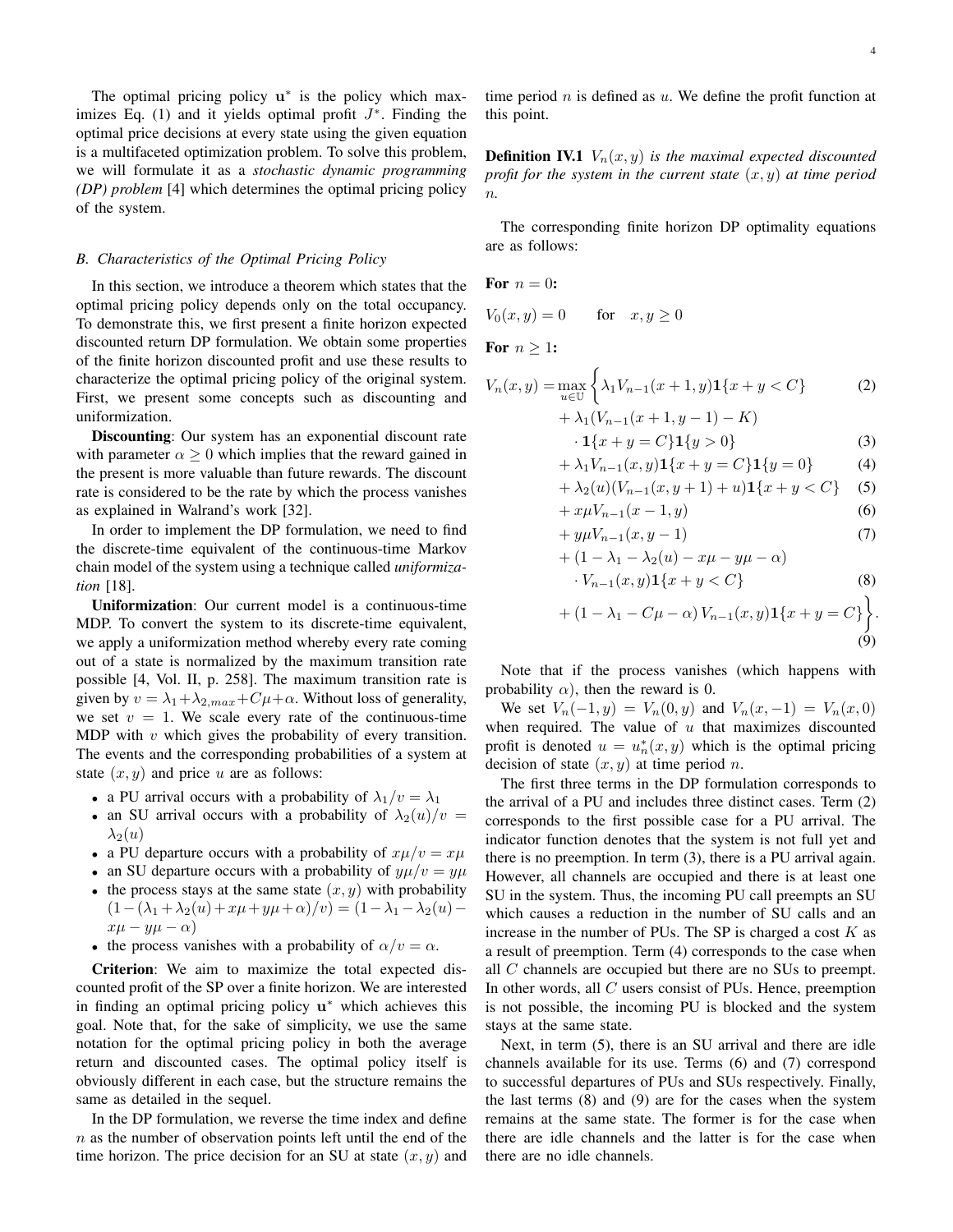Note that the maximization is over  $u$  in the DP equations. Hence, we can rearrange the terms such that the  $max\{\cdot\}$ function only includes the terms with the variable  $u$ . Then, an alternative expression for the DP equations is the following: For  $n = 0$ :

$$
V_0(x, y) = 0 \quad \text{for} \quad x, y \ge 0
$$

For 
$$
n \geq 1
$$
:

$$
V_n(x, y) = \max_{u \in U} \left\{ \lambda_2(u)(V_{n-1}(x, y+1))
$$
  
\n
$$
-V_{n-1}(x, y) + u) \mathbf{1}\{x + y < C\} \right\} \qquad (10)
$$
  
\n
$$
+ \lambda_1 V_{n-1}(x+1, y) \mathbf{1}\{x + y < C\}
$$
  
\n
$$
+ \lambda_1 (V_{n-1}(x+1, y-1) - K)
$$
  
\n
$$
\cdot \mathbf{1}\{x + y = C\} \mathbf{1}\{y > 0\}
$$
  
\n
$$
+ \lambda_1 V_{n-1}(x, y) \mathbf{1}\{x + y = C\} \mathbf{1}\{y = 0\}
$$
  
\n
$$
+ x\mu V_{n-1}(x-1, y)
$$
  
\n
$$
+ y\mu V_{n-1}(x, y-1)
$$
  
\n
$$
+ (1 - \lambda_1 - x\mu - y\mu - \alpha) V_{n-1}(x, y).
$$
 (10)

Our analysis is based on the difference between two systems where the first one has one more SU than the second one. The former starts in state  $(x, y + 1)$  whereas the latter starts in state  $(x, y)$  at time period n.  $V_n(x, y + 1) - V_n(x, y)$ corresponds to the net benefit of an additional SU when there are n periods left in the horizon which is defined as *the value of an additional SU* [31]. The following lemma demonstrates that the value of an additional SU is a function of  $(x + y)$ which implies that it is a function of the total number of users in the system.

Lemma IV.1 *The value of an additional SU at time period* n *is a function of the total occupancy for every*  $(x, y)$  *such that*  $x + y + 1 \leq C$ , *i.e.* 

$$
V_n(x, y+1) - V_n(x, y) = f_n(x+y), \tag{11}
$$

*where*  $f_n(\cdot)$  *is recursively defined for each n as:* 

$$
f_n(k) = \max_{u_1 \in \mathbb{U}} \{ \min_{u_2 \in \mathbb{U}} \{ \tilde{f}_n(k, u_1, u_2) \} \} \quad and \quad f_0(\cdot) = 0, \tag{12}
$$

*and*

$$
\tilde{f}_n(k, u_1, u_2) = \begin{cases}\n\frac{\lambda_2(u_1)(f_{n-1}(k+1) + u_1)}{-\lambda_2(u_2)(f_{n-1}(k) + u_2)} \\
\frac{+\lambda_1 f_{n-1}(k+1)}{+\lambda_1 f_{n-1}(k-1)} \\
\frac{+\mu_1 f_{n-1}(k-1)}{+\frac{1-\lambda_1-(k+1)\mu - \alpha}f_{n-1}(k)}, & k < C - 1 \\
\frac{-\lambda_2(u_2)(f_{n-1}(C-1) + u_2)}{+\frac{C - 1}{\mu_1 - 1}(C - 2)} \\
\frac{+\frac{C - 1}{\mu_1 - 1}(C-2)}{+\frac{C - 1}{\mu_1 - 1}(C - 1) - K\lambda_1}, & k = C - 1.\n\end{cases}
$$

The proof of Lemma IV.1 is included in the Appendix and utilizes an induction technique. The following theorem establishes the relationship between the optimal pricing policy and the total occupancy.

Theorem IV.1 *The optimal price in state* (x, y) *at time period* n *depends only on the total number of users in the system, i.e.*

$$
u_n^*(x, y) = g_n(x + y),
$$
 (13)

*where*  $g_n(\cdot)$  *is recursively defined for each*  $n > 0$  *as:* 

$$
g_n(k) = \underset{u \in \mathbb{U}}{\operatorname{argmax}} \{ \lambda_2(u)(f_n(k) + u) \} \quad \text{for} \quad 0 \le k \le C - 1.
$$
\n
$$
(14)
$$

Theorem IV.1 provides a drastic simplification in the determination of the optimal pricing policy. In Theorem IV.1, we have proven that the optimal pricing policy depends only on the total occupancy which illustrates an interesting result. The optimal pricing policy is a function of only the total occupancy although the profit function does not depend only on the total occupancy. The reason is that the optimal pricing policy is not determined by the profit function itself; rather it depends on the value of an additional SU. The proof of Theorem IV.1 is given in the Appendix and it directly follows from Lemma IV.1.

The following corollary brings insight to the interpretation of the optimal pricing policy. It points out that the value of an additional SU is the same for the states with identical total number of users if the pricing policy depends only on the total occupancy.

**Corollary IV.1** *For all*  $n \geq 0$  *and for all pairs of*  $(x, y)$ *satisfying*  $x + y + 2 \leq C$ *:* 

$$
V_n(x+1, y+1) - V_n(x+1, y) = V_n(x, y+2) - V_n(x, y+1).
$$
\n(15)

Corollary IV.1 follows from Theorem IV.1 and can be obtained by direct substitution of the DP equations and Eq. (11) for  $x + y \le C - 2$ .

# *C. Extension to Infinite Horizon*

So far, we have proven our results by working on the finite horizon discounted profit to be able to use induction on  $n$ . In this section, we discuss the applicability of our results to the infinite horizon average return problems.

All conclusions apply to the infinite horizon  $\alpha$ -discounted case by taking the limit  $n \to \infty$ . The limiting value exists by Proposition 3.1 in [28, p. 36] because the state-space is countable, the action space is finite, and the absolute values of rewards and costs are bounded. In the induction argument, the results are shown to hold for all values of  $n$  in the horizon. Hence, we calculate the infinite horizon  $\alpha$ -discounted profit using the relation:

$$
V(x, y) = \lim_{n \to \infty} V_n(x, y),
$$

where  $u^*(x, y)$  is the corresponding optimal decision at state  $(x, y)$ . Furthermore, the price control space and the state space are finite and state  $(0,0)$  is accessible from every other state regardless of the pricing policy. Then, all results also apply to the average return case (see [28], pages 95-98). The average profit can be computed considering the case  $\alpha \to 0$ . Although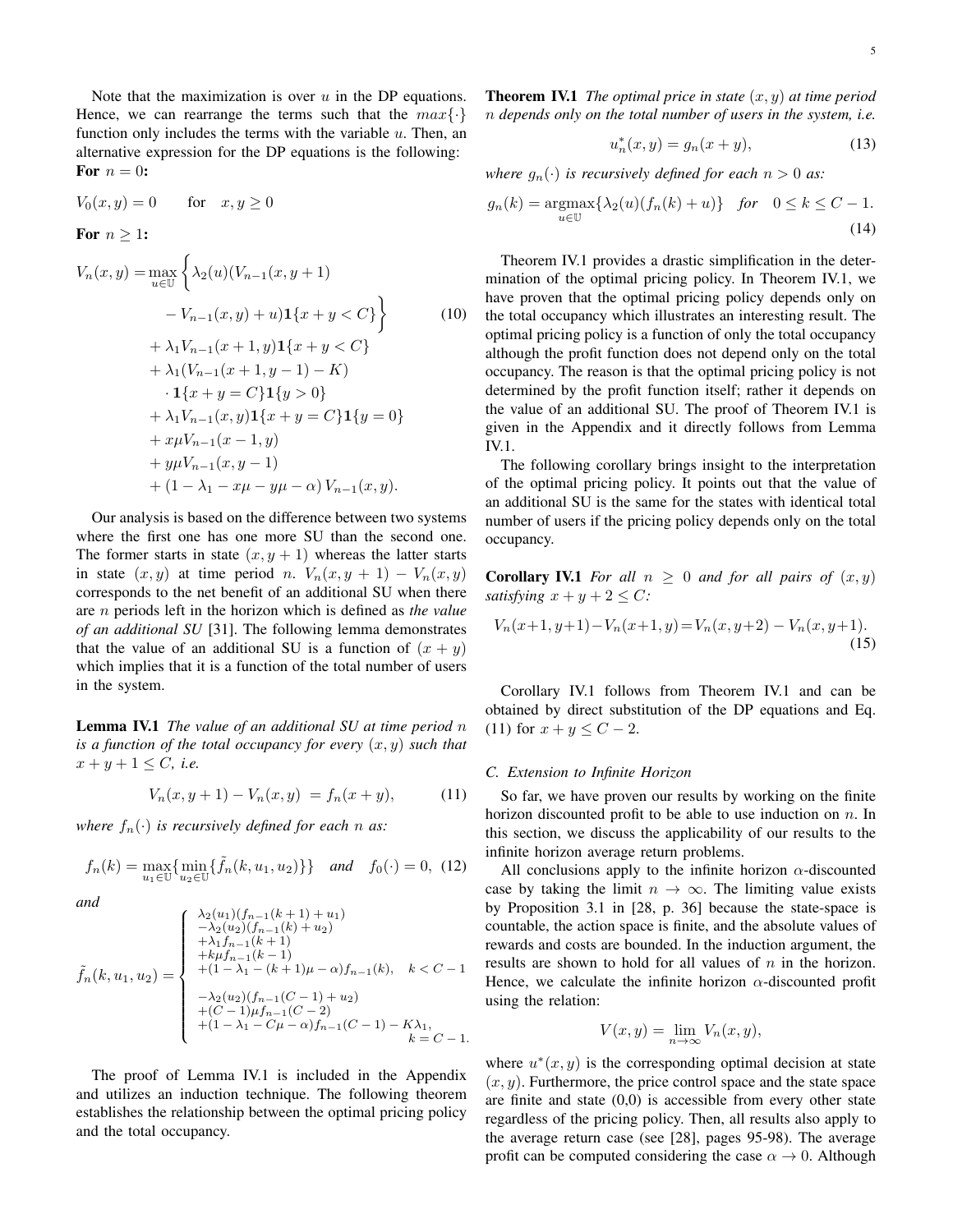the properties of the optimal pricing policy still hold, we need to formulate a new problem structure including relative rewards and an average profit.

# *D. Infinite Horizon Average Return DP Formulation of the Simplified System*

In the previous section, we have shown that the optimal pricing policy depends only on the total occupancy. In order to derive additional properties of the optimal pricing policy, we formulate an infinite horizon average return problem by considering this simplification. We carry out our analysis starting from the continuous-time model.

Although the optimal pricing policy of our system is only determined by the total occupancy, the profit function itself does not depend only on the total occupancy which can be observed from the DP equations. Hence, we cannot completely reduce our system to a one-dimensional (1D) Markov chain. In this section, instead of using the original system, we utilize an *auxiliary system* in the derivations of the infinite horizon average return formulation of the original system. The auxiliary system is chosen such that it has the same optimal pricing policy as the original system. However, both its profit function and optimal pricing policy depend only on the total occupancy which allows to reduce it to a 1D Markov chain.

The model description of the auxiliary system is the same as the original system with one exception: the system imposes a cost  $K$  when all channels are busy and a PU arrival occurs, regardless of the presence of SUs in the system. Namely, the auxiliary system is exactly the same as the original system other than the fact that a cost equal to the preemption cost occurs if a PU gets blocked because of other PUs in the system.

The average profit rate of the auxiliary system under the policy u is denoted  $Q_{\rm u}$  and is the following:

$$
Q_{\mathbf{u}} = \sum_{(x,y)\in S_2} \lambda_2(u(x,y)) u(x,y) \pi_{\mathbf{u}}(x,y)
$$
  
\n
$$
- K\lambda_1 \sum_{x+y=c} \pi_{\mathbf{u}}(x,y)
$$
  
\n
$$
= \sum_{(x,y)\in S_2} \lambda_2(u(x,y)) u(x,y) \pi_{\mathbf{u}}(x,y)
$$
  
\n
$$
- K\lambda_1 \sum_{(x,y)\in S_1} \pi_{\mathbf{u}}(x,y) - K\lambda_1 \pi_{\mathbf{u}}(C,0)
$$
  
\n
$$
= \sum_{(x,y)\in S_2} \lambda_2(u(x,y)) u(x,y) \pi_{\mathbf{u}}(x,y)
$$
  
\n
$$
- K\lambda_1 \sum_{(x,y)\in S_1} \pi_{\mathbf{u}}(x,y) - K\lambda_1 E(\lambda_1/\mu, C), \qquad (16)
$$

where  $E(\lambda_1/\mu, C)$  is the blocking probability of a PU, which is given by the well-known *Erlang-B* formula:

$$
E(\lambda_1/\mu, C) = \frac{\frac{(\lambda_1/\mu)^C}{C!}}{\sum_{n=0}^C \frac{(\lambda_1/\mu)^n}{n!}}.
$$
 (17)

Since the system is preemptive (i.e., PUs always have higher priority over SUs), a PU is blocked if and only if all the channels are occupied by PUs. Therefore, the blocking probability of PUs does not depend on the pricing policy u on SUs.

By comparing Eq. (1) and Eq. (16), the relationship between the profit functions  $Q_{\bf{u}}$  and  $J_{\bf{u}}$  is given by:

$$
J_{\mathbf{u}} = Q_{\mathbf{u}} + K\lambda_1 E(\lambda_1/\mu, C). \tag{18}
$$

Thus, for any policy u,  $J_{\mathbf{u}}$  and  $Q_{\mathbf{u}}$  differ by the constant  $K\lambda_1 E(\lambda_1/\mu, C)$ . Consequently, the policy that maximizes  $Q_{\mathbf{u}}$ is the same as the policy that maximizes  $J<sub>u</sub>$  in the average return case.

In the simplified model which considers the total occupancy to determine the optimal policy, we define new system parameters to describe the system. Let  $0 \le i \le C$  denote the occupancy levels of the auxiliary system which is the sum of PUs and SUs in the system, i.e.  $i = x + y$ . Our system parameters are the same as before: We still have Poisson arrivals and exponentially distributed call durations with mean  $\mu^{-1}$ . Thus, we still consider a continuous-time birth-death Markov Process. The only modification is that we replace the definition of state  $(x, y)$  with i.

Prices are chosen from the discrete set  $U$  which is defined earlier. Price advertised to SUs at the total occupancy level i is  $u(i)$ . The arrival rate of SUs is a function of the price denoted by  $\lambda_2(u(i))$ . Then, the total arrival rate to any state i is computed as follows:

$$
\lambda(u(i)) = \lambda_1 + \lambda_2(u(i)).
$$

At this point, we provide an average return DP formulation of the auxiliary system using *Bellman's equations* [4] in order to obtain the optimal price vector  $\mathbf{u}^* \triangleq$  $(u^*(0), u^*(1), ..., u^*(C-1))$ , which provides the optimal price at each occupancy level of the original system as well.

We model the auxiliary system as a 1D MDP when the total occupancies are considered as the states. The 1D continuoustime Markov chain of the auxiliary system is illustrated in Fig. 1.  $Q_{\mathbf{u}}$ , the average profit rate of the auxiliary system under policy u, is as follows:

$$
Q_{\mathbf{u}} = \sum_{i=0}^{C-1} \lambda_2(u(i)) u(i) \pi_{\mathbf{u}}(i) - K\lambda_1 \pi_{\mathbf{u}}(C). \tag{19}
$$

Under the same optimal pricing policy, the relationship between the optimal average profit functions  $Q^*$  and  $J^*$  is unchanged and given in Eq. (18).

Next, we formulate the average return DP problem for the auxiliary system. The use of Bellman's equations is possible in this system, since all the states in the Markov chain are recurrent [4]. However, we need to convert the continuoustime Markov chain to its discrete-time equivalent. As before, we use uniformization to achieve it. We normalize every rate coming out of each state by the maximum rate possible, which is  $v' = \lambda_1 + \lambda_{2,max} + C\mu$ . Without loss of generality, we set  $v' = 1$ . The corresponding Bellman's equations are as follows: •  $i = 0, 1, ..., C - 1$ 

$$
Q^* + h(i) = \max_{u \in U} \left[ \lambda_2(u)u + h(i+1)\lambda(u) \right] + h(i-1)i\mu + h(i)(1 - \lambda(u) - i\mu)
$$
(20)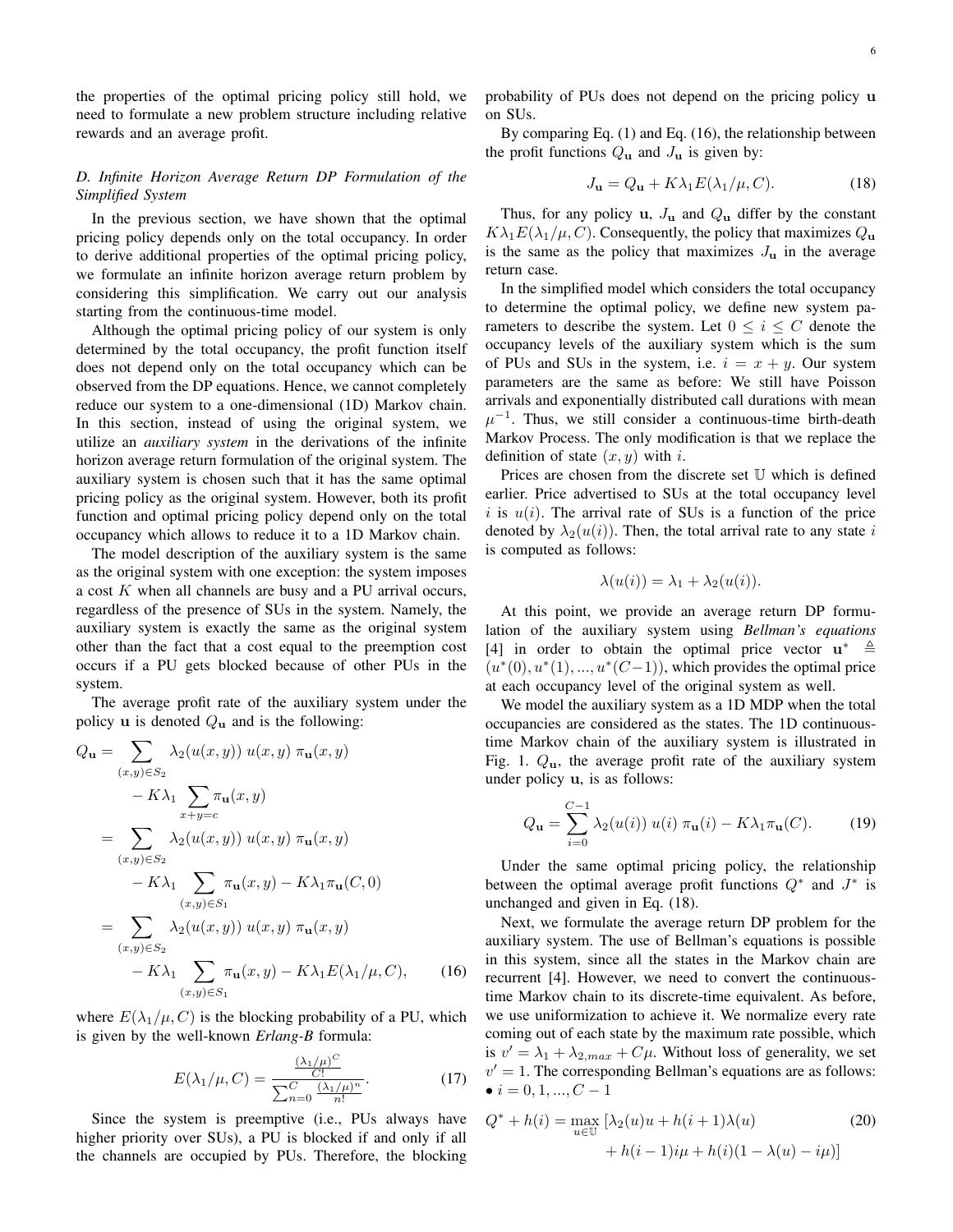

Fig. 1: 1D continuous-time Markov chain representation of the auxiliary system

• 
$$
i = C
$$
  
 $Q^* + h(C) = -\lambda_1 K + h(C - 1)C\mu + h(C)(1 - C\mu).$  (21)

The optimal prices and the optimal average profit are determined by solving the equations (20) and (21). We set  $h(C) = 0$ , so  $h(i)$  is the *relative reward* earned at state i with respect to  $h(C)$ . Over the infinite horizon,  $h(i)$  gives the difference of the total rewards of two processes where the former starts from state  $i$  and the latter starts from state  $C$ . In practice, the optimal prices can be computed by solving Bellman's equations using policy iteration [4, Vol. II, p. 227]. While the worst-case complexity of policy iteration is  $O(|\mathbb{U}|^C)$ , this procedure converges quickly even with a large number of channels as shown in Section IV-F.

In Eq. (20), the first term at the right-hand side gives the reward collected upon an SU arrival. The second term corresponds to an arrival from both classes and the third term gives a departure from any class. Finally, the last term is for the cases when the system stays at the same state. The Bellman's equation for the last state is different from the rest because there is no pricing at  $i = C$ . The first term on the right-hand side of Eq. (21) is the cost incurred when a PU arrives, finds all channels busy and gets blocked. The optimal pricing policy maximizes the right-hand side of Eq. (20).

Using the average profit function we have obtained in this section, we will discuss some monotonicity properties of the system in the next section.

#### *E. Monotonicity Properties of the Optimal Pricing Policy*

In this section, we emphasize some monotonicity properties of the simplified system. The proofs of these properties follow similar lines as the works of Paschalidis and Tsitsiklis [25] and Mutlu [20], and are given in the Appendix. The main differences are that our system is preemptive and has a different cost structure.

The following two lemmas demonstrate that the relative reward function is a decreasing and concave in the total occupancy.

Lemma IV.2 *As total occupancy increases, the value of relative reward decreases i.e.,*

$$
h(i+1) - h(i) \le 0 \quad \text{for} \quad 0 \le i < C.
$$

Lemma IV.3 *The relative rewards are concave in occupancy i.e.,*

$$
h(i) - h(i-1) \ge h(i+1) - h(i) \quad \text{for} \quad 0 < i < C.
$$



Fig. 2: The optimal pricing policy of SUs in the system of Example IV.1, with inelastic PUs. The advertised price is constant on diagonal states on which the total occupancy is the same.

Theorem IV.2 *As total occupancy increases, the optimal prices increase as well i.e.,*

$$
u^*(i+1) \ge u^*(i) \quad \text{for} \quad 0 \le i < C - 1.
$$

Now that we have specified the properties of the optimal pricing policy, we present an example to illustrate the results of Theorem IV.1 and Theorem IV.2.

**Example IV.1** *In this example, we set*  $C = 7$ ,  $\mu = 1$ ,  $\lambda_1 = 3$ ,  $K = 10$ ,  $\Delta u = 0.5$ ,  $\mathbb{U} = [0, 4]$  *and the demand function is*  $\lambda_2(u) = (4 - u)_+$  *where*  $(\cdot)_+ = max(\cdot, 0)$ *. The resulting optimal pricing policy is illustrated in Fig. 2. We observe that the states with the same occupancy have the same optimal pricing decision. Furthermore, the optimal prices increase with the total occupancy.*

#### *F. Numerical Results*

We present numerical results to illustrate the performance of the optimal pricing policy, in terms of average profit and running times, in systems with large number of channels and large sets of possible prices. We provide a comparison with the optimal static pricing policy (i.e., the same price is advertised regardless of the occupancy state of the system), which is known to perform well in systems where all classes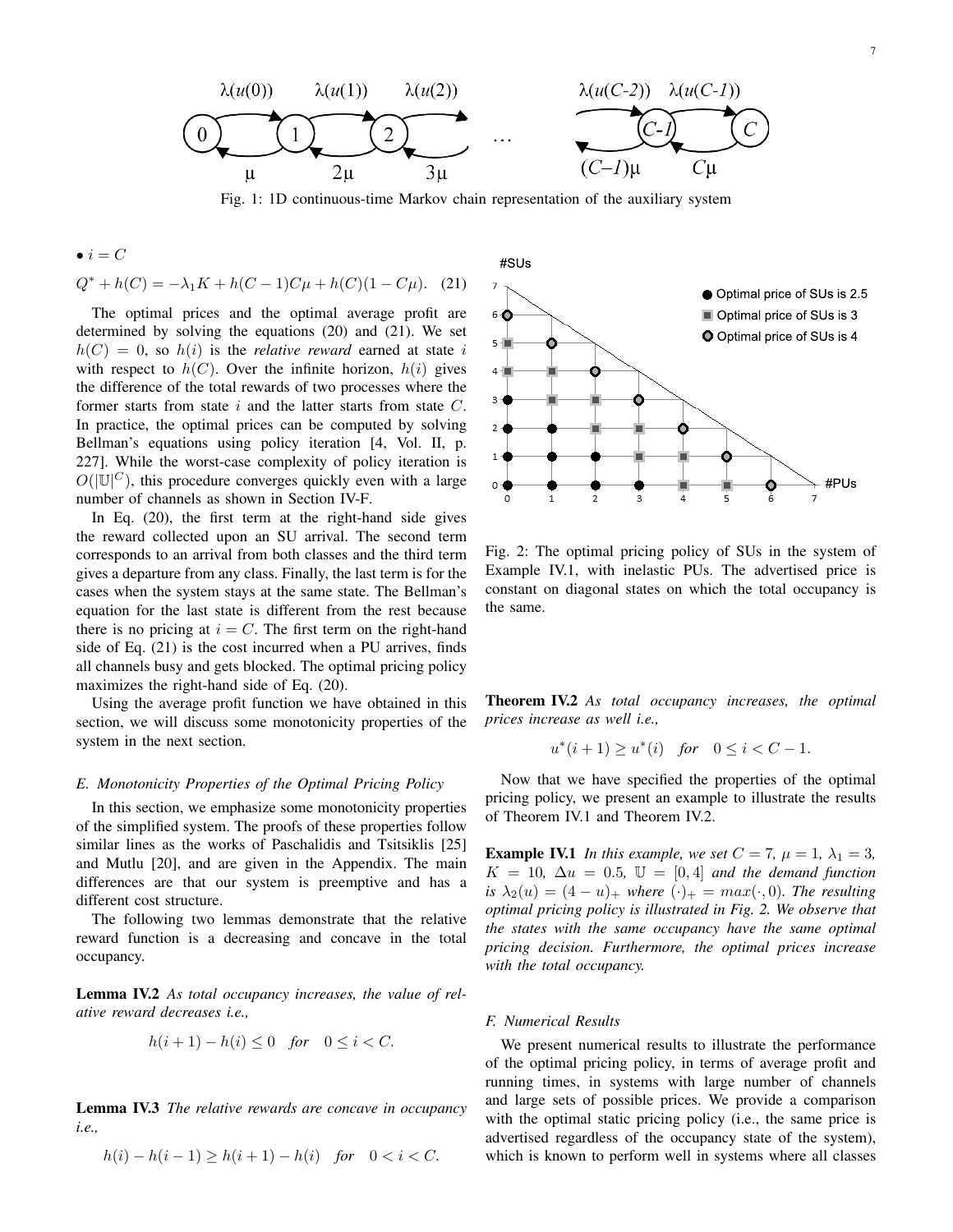| C   | $t_{run}^{OP}$ (sec) | $t_{run}^{SP}$ (sec) | $J_{OP}$ | $J_{SP}$ |
|-----|----------------------|----------------------|----------|----------|
| 100 | 0.302                | 0.001                | 9.671    | 3.518    |
| 150 | 0.545                | 0.001                | 18.209   | 14.632   |
| 200 | 0.603                | 0.001                | 22.583   | 21.365   |
| 250 | 0.753                | 0.001                | 24.243   | 23.921   |

TABLE I: Running times of the optimal pricing policy  $t_{run}^{OP}$ and of the optimal static pricing policy  $t_{run}^{SP}$ , and average profits of the optimal pricing policy  $J_{OP}$  and of the optimal static pricing policy  $J_{SP}$ . System parameters:  $\lambda_1 = 0.78C$ ,  $K = 100, \, \lambda_2(u) = (10 - u)_+$  for  $u \ge 0$  and  $\Delta u = 10^{-4}$ .

| $\Delta u$ | (sec)  | $t^{SP}_{run}$<br>(sec) | $J_{OP}$ | $J_{SP}$ |
|------------|--------|-------------------------|----------|----------|
| 0.0001     | 0.5508 | 0.0010                  | 18.2090  | 14.6327  |
| 0.002      | 0.3777 | 0.0009                  | 18.2090  | 14.6327  |
| 0.001      | 0.2478 | 0.0006                  | 18.2090  | 14.6327  |
| 0.02       | 0.2274 | 0.0006                  | 18.2090  | 14.6327  |
| 0.01       | 0.1534 | 0.0006                  | 17.8833  | 14.6327  |

TABLE II: Running times and average profits of the optimal pricing policy and the optimal static pricing policy for different price granularity  $\Delta u$  and  $C = 150$  channels. Other system parameters are as in Table I.

of users are price-sensitive [25]. The code for both policies is implemented in MATLAB and run on an Intel Core i7 PC, with a processor speed of 2.30 GHz, 8 GB of RAM, and 64-bit Windows 10 OS.

Table I shows results for a secondary demand that is linearly decreasing with price. The set of possible prices U ranges from 0 to 10 with a granularity of  $\Delta u = 10^{-4}$ . Hence, the cardinality of the set of prices is  $|\mathbb{U}| = 10^5 + 1$ . The table shows that the optimal pricing policy can be efficiently computed (i.e., within less than one second even for  $C = 250$  channels). While the optimal static pricing policy can be computed faster, the average profit of the optimal pricing policy is significantly higher in certain cases. For instance, with  $C = 100$  channels, the average profit of the optimal pricing policy is about three times higher than that of the optimal static pricing policy.

Table II shows the effect of changing the price granularity, for  $C = 150$  channels. We observe that using lower granularity yields the same profit performance (but faster execution time) up to  $\Delta u = 10^{-2}$ , at which point the profit of the optimal pricing policy starts to degrade.

#### V. SPECIAL CASES

In this section, we examine some special cases of the optimal pricing policy we have characterized. First, we extend our results to the optimal admission control of SUs in a twoclass network. Next, we consider optimal pricing with QoSsensitive SUs and generalize our results to such settings. Last, we show that if both PUs and SUs are price-sensitive, then the structure of the optimal pricing policy changes.

# *A. Optimal Admission Control Policy of SUs*

In admission control, the SP either accepts a user upon arrival or rejects it by following an admission control policy a. If an SU call is accepted, a constant reward of  $R > 0$ is collected per call and the corresponding arrival rate is  $\lambda_2(R)$ . If a call is rejected, the SP sets the price to  $u_{max}$ , hence the arrival rate of SUs  $\lambda_2(u_{max})$  drops to 0. We consider admission control as a special case of pricing which includes two possible prices in the control set. There is a mapping between the pricing decision and admission control decision at state  $(x, y)$ . We define a new control parameter  $a(x, y)$  which is a restricted binary version of  $u(x, y)$  (i.e.  $a(x, y) \in \{0, 1\}$ .  $a(x, y)$  is the admission control decision of an arriving SU when the current state is  $(x, y)$ . The admission control set is the following:

$$
a(x, y) = \begin{cases} 1 & \text{for } \text{ accept with reward } R \\ 0 & \text{for } \text{ reject with reward } 0. \end{cases}
$$
 (22)

The corresponding demand function  $\lambda_2(a(x, y))$  is defined as follows:

$$
\lambda_2(a(x,y)) = \begin{cases} \lambda_2(R) & \text{for } a = 1\\ 0 & \text{for } a = 0. \end{cases}
$$
 (23)

The following corollary applies theorems IV.1 and IV.2 to the optimal admission control problem.

Corollary V.1 *The optimal admission control policy* a <sup>∗</sup> *of SUs is of threshold type and it depends only on the total number of users in the system. Thus, there exists an optimal occupancy threshold*  $T^*$  *for a system at state*  $(x, y)$  *such that*  $0 \leq x + y < T^*$ . If the total occupancy is less than  $T^*$ , an *incoming SU call is accepted. Otherwise, it is rejected.*

Note that the same result is obtained in the work of Turhan et al. [30] and we have corroborated its results by using a different technique.

# *B. Optimal Pricing with QoS-sensitive SUs*

The secondary demand may not only affected by the advertised price, but also by the perceived quality of service (QoS). In particular, if SUs experience a high level of forced termination, then their demand may decrease. We extend here our results to handle such cases.

Denote by  $P_T$  the probability that an SU call terminates prematurely due to preemption, and assume the secondary demand takes the form  $\lambda_2(u, P_T)$ . We next establish an iterative prcoedure to compute  $P_T$  and the optimal pricing policy  $u^*$ . We use the same notation as that introduced in Section IV-D.

The forced termination probability  $P_T$  corresponds to the ratio of the average rate at which SU calls are preempted to the average rate at which SU calls enter the system. The average rate of SU preemptions is given by the product of the arrival rate of PUs  $\lambda_1$  and the probability that the system is full and contains at least one SU, which is  $\pi_{\mathbf{u}}(C) - E(\lambda_1/\mu, C)$  (recall that  $\pi_{\mathbf{u}}(C)$  is the probability that all C channels are occupied while  $E(\lambda_1/\mu, C)$  is the probability that all C channels are occupied by PUs only).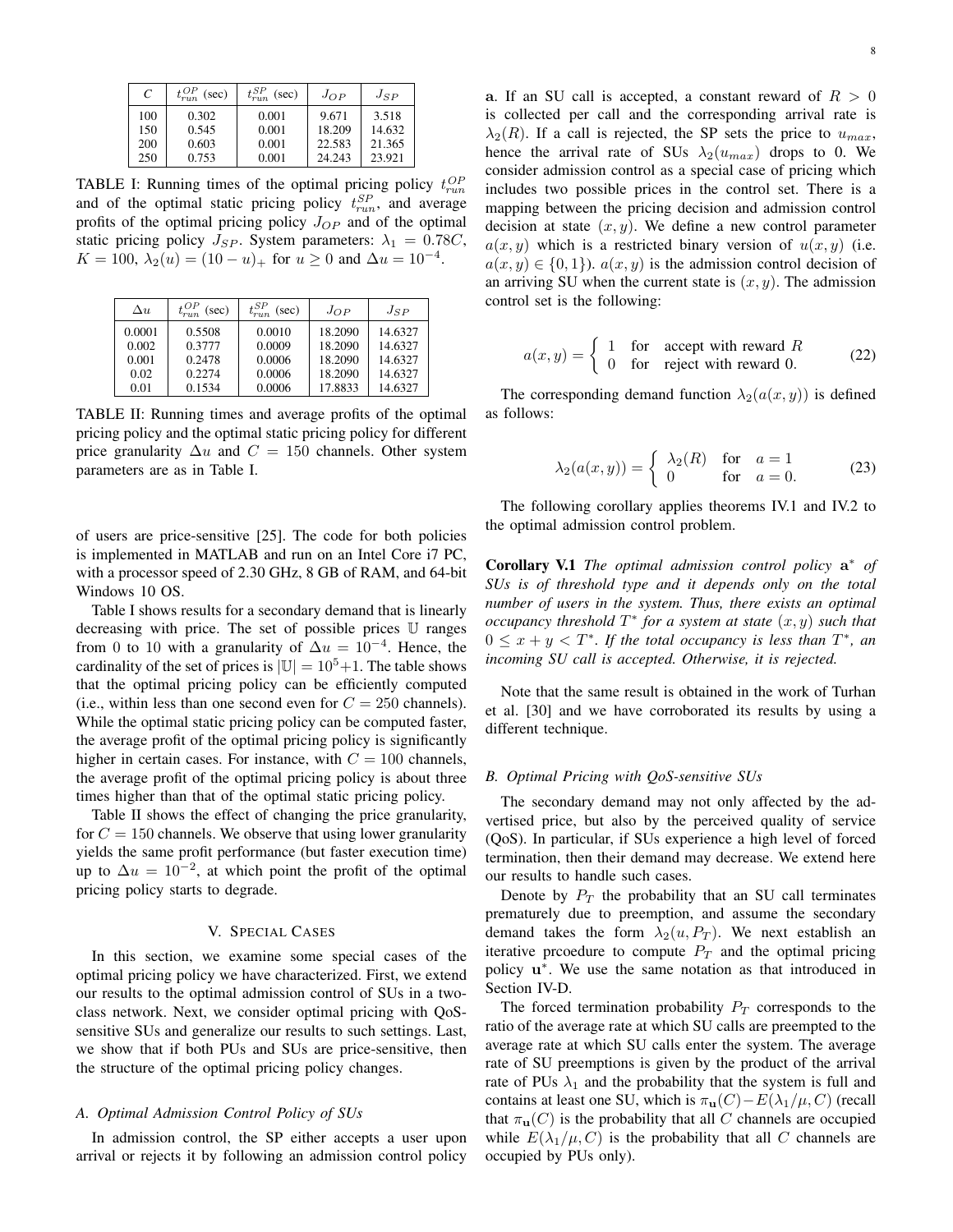

Fig. 3: The optimal pricing policy of SUs in the system of Example V.2, with price-sensitive PUs. The advertised price is not constant on the diagonal states.

 $\sum$ The average rate at which SU calls enter the system is  $C-1 \atop i=0}$   $\lambda_2(u(i), P_T) \pi_{\mathbf{u}}(i)$ . Hence,

$$
P_T = \frac{\lambda_1(\pi_\mathbf{u}(C) - E(\lambda_1/\mu, C))}{\sum_{i=0}^{C-1} \lambda_2(u(i), P_T) \pi_\mathbf{u}(i)}.
$$
 (24)

Equation (24) can be solved using successive substitutions:

- 1) Start with an initial estimate of  $P_T$ , say  $P_T = 0$ .
- 2) Fix the secondary demand  $\lambda_2(u, P_T)$ .
- 3) Compute the optimal pricing policy  $u^*$  by solving Bellman's equations (20) and (21).
- 4) Determine the stationary probabilities  $\pi_{\mathbf{u}^*}(i)$  of the 1D Markov chain (see Fig. 1).
- 5) Use the right-hand side of Equation (24) to obtain a new estimate of  $P_T$ .
- 6) Return to 2) and repeat the procedure until the difference between the last two estimates of  $P_T$  is smaller than some accuracy parameter  $\epsilon$ .

Example V.1 Let  $C = 7$ ,  $\mu = 1$ ,  $\lambda_1 = 3$ ,  $K = 10$ ,  $\Delta u = 0.5$ ,  $\mathbb{U} = [0, 4]$  *and the demand function be*  $\lambda_2(u) =$  $(4-u)_{+} \times (1-\alpha P_{T})_{+}$  *where*  $\alpha = 10$  *and*  $(\cdot)_{+} = max(\cdot, 0)$ *. Using the iterative procedure with*  $\epsilon = 10^{-6}$ *, we get*  $\mathbf{u}^* =$  $(2, 2, 2.5, 2.5, 2.5, 3, 4)$  *and*  $P_T = 0.0731$ *. The procedure converges after* 10 *iterations.*

# *C. Discussion of the Optimal Pricing with Price-sensitive PUs*

Assume that every definition and parameter in the original system model stays the same except the PU arrival rates. In the original model, PUs have inelastic Poisson arrival rates with mean  $\lambda_1$ . We consider a variant of the original system where the PUs are sensitive to price and a price  $\hat{u}(x, y)$  is advertised to PUs at state  $(x, y)$ . Furthermore, the PUs have a demand function  $\lambda_1(\hat{u})$ , which follows Assumptions 1 and 2. We aim to determine the optimal pricing policies of both



Fig. 4: The optimal pricing policy of SUs in the system of Example V.3

PUs and SUs that maximize the overall profit by solving a joint maximization problem. That is, at every state  $(x, y)$ , there exists an optimal price for SUs and another optimal price for PUs. The next example demonstrates that Theorem IV.1 does not anymore apply to the optimal pricing policy of SUs.

**Example V.2** *Set*  $C = 7$ *,*  $\mu = 1$ *,*  $K = 7$ *,*  $\Delta u = 0.5$ *,*  $\Delta \hat{u} = 1$ *and the demand functions for PUs and SUs are*  $\lambda_1(\hat{u}) = (10 (u^{\hat{u}})_+$  *and*  $\lambda_2(u) = (4 - u)_+$ *. The resulting optimal pricing policy is demonstrated in Fig. 3. For*  $x + y = 4$ *, we have different optimal pricing decisions for different states.*

Next, consider a system where the price optimization is conducted separately for PUs and SUs. That is, we first optimize the prices of PUs ignoring the existence of SUs. We formulate a 1D profit maximization DP problem for a system that includes only PUs similar to the one class profit maximization problem introduced by Paschalidis and Tsitsiklis [25]. We denote the optimal pricing policy of PUs in this system by  $\tilde{\mathbf{u}}^* \triangleq (\tilde{u}^*(0), \tilde{u}^*(1), ..., \tilde{u}^*(C-1)),$  which maximizes the long-run average profit of the system obtained solely from the PUs. Similar to the original problem, we substitute the optimal PU arrival rates corresponding to the optimal prices of PUs to the 2D Markov chain and determine the optimal pricing policy of SUs. Note that, in the original problem, the arrival rate of PUs at every total occupancy level is constant whereas for this case, the demand varies with the total occupancy level. The aim is to observe whether the optimal pricing policy of SUs obeys Theorem IV.1 and IV.2. Example V.3 demonstrates that even in that case, the optimal pricing policy of SUs is not a function of total occupancy and Theorem IV.1 does not apply.

**Example V.3** *We have*  $C = 7$ ,  $\mu = 1$ ,  $K = 7$ ,  $\Delta u = 0.5$ ,  $\Delta \tilde{u} = 1$  *and the demand functions for PUs and SUs are*  $\lambda_1(\tilde{u}) = (10 - \tilde{u})_+$  *and*  $\lambda_2(u) = (4 - u)_+$ *. The optimal pricing policy of PUs is*  $\tilde{\mathbf{u}}^* = (5, 5, 5, 5, 4, 4, 3)$ *. Each entry in*  $\tilde{u}^*$  corresponds to the optimal price of PUs for a given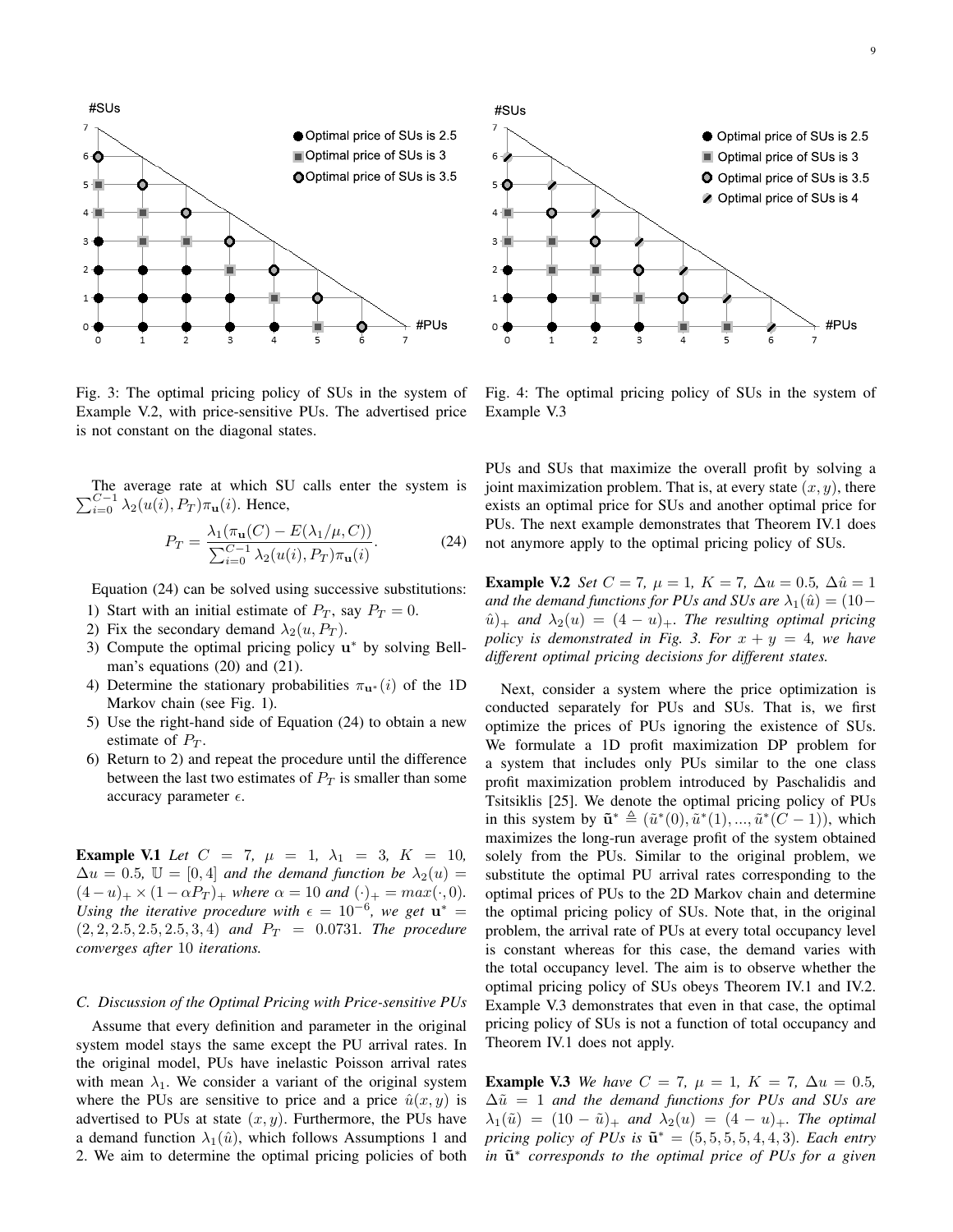*total occupancy level. The resulting optimal pricing policy of SUs after substituting*  $\lambda_1(\tilde{u}^*)$  *values is demonstrated in Fig. 4. For*  $x + y = 3$  *and*  $x + y = 5$ *, we have different optimal pricing decisions for different states.*

#### VI. OPTIMAL PRICING IN NON-PREEMPTIVE SYSTEMS

In this section, by applying the techniques developed for the preemptive loss systems, we formally prove that the optimal admission control and pricing policies in non-preemptive loss systems are the same as the ones in a preemptive loss system. In fact, Ramjee et al. [27] and Mutlu et al. [21] assume that the total occupancy is sufficient to describe the state of the system instead of keeping track of each class separately. Specifically, Ramjee et al. [27] includes a footnote stating "One could possibly enhance the state description by keeping track of new calls and handoff calls separately, rather than the total occupancy alone. However, this new state descriptor is not expected to change any of the conclusions of the paper given the memoryless nature of the arrival process."

We next explain how to obtain such structural results for optimal pricing in a non-preemptive loss system, using the model introduced in Mutlu et al. [21]. This model considers a loss network with the same arrivals and capacity constraint as described in this paper, however the nature of the loss system is *non-preemptive*. Under a non-preemptive system, a PU arrival no longer causes the provider to drop a SU from the system. Rather, when a PU arrives and finds the system full, it is blocked. The model of Mutlu et al. differs from our paper in that it has no associated preemption cost but instead imposes a cost  $K$  on the provider per each blocked PU. Under the described model, the DP optimality equations for the finite horizon discounted problem become:

For 
$$
n = 0
$$
:  
\n
$$
V_0(x, y) = 0 \quad \text{for} \quad x, y \ge 0.
$$
\nFor  $n \ge 1$ :  
\n
$$
V_n(x, y) = \max_{u \in U} \left\{ \lambda_1 V_{n-1}(x+1, y) \mathbf{1}\{x+y < C\} + \lambda_1 (V_{n-1}(x, y) - K) \mathbf{1}\{x+y = C\} \right\}
$$
\n
$$
+ \lambda_2(u) (V_{n-1}(x, y+1) + u) \mathbf{1}\{x+y < C\} + x\mu V_{n-1}(x-1, y) + y\mu V_{n-1}(x, y-1) + (1 - \lambda_1 - \lambda_2(u) - x\mu - y\mu - \alpha) V_{n-1}(x, y)
$$

$$
\begin{aligned} \mathbf{1}\{x+y < C\} \\ &+ (1 - \lambda_1 - C\mu - \alpha) \, V_{n-1}(x, y) \mathbf{1}\{x+y = C\} \bigg\} . \end{aligned}
$$

 $(x, y)$ 

Compared to the formulation for the preemptive case, the only difference is the replacement of Eq. (3) and Eq. (4) by Eq. (25). As one can readily observe from above,  $V_n(x, y)$ depends only on the total occupancy  $x + y$ , a result which we formalize with the following lemma:

Lemma VI.1 *In a non-preemptive loss system, the value of*  $V_n(x, y)$  *only depends on the total occupancy such that:* 

$$
V_n(x,y) = q_n(x+y),\tag{26}
$$

*where*  $q_n(\cdot)$  *is recursively defined for each n as:* 

$$
q_n(k) = \max_{u \in \mathbb{U}} \{ \tilde{q}_n(k, u) \} \quad \text{and} \quad q_0(\cdot) = 0,
$$

*and*

$$
\tilde{q}_n(k, u) = \begin{cases}\n\lambda_1 q_{n-1}(k+1) \mathbf{1}\{k < C\} \\
+ \lambda_1 (q_{n-1}(k) - K) \mathbf{1}\{k = C\} \\
+ \lambda_2 (u)(q_{n-1}(k+1) + u) \mathbf{1}\{k < C\} \\
+ k \mu q_{n-1}(k-1) \\
+ (1 - \lambda_1 - \lambda_2(u) - k\mu - \alpha) q_{n-1}(k) \mathbf{1}\{k < C\} \\
+ (1 - \lambda_1 - C\mu - \alpha) q_{n-1}(k) \mathbf{1}\{k = C\},\n\end{cases}
$$

The proof of Lemma VI.1 is included in the Appendix.

In the next theorem, we utilize the result of Lemma VI.1 to demonstrate that the optimal pricing policy that maximizes the average profit rate of the non-preemptive system is the same as the pricing policy that maximizes profit rate of the 1D auxillary system described in Section IV-D.

Theorem VI.1 *The optimal policy* u ∗ *that maximizes the average profit for a preemptive loss system is also optimal for a non-preemptive loss system.*

The proof of Theorem VI.1 is provided in the Appendix. Having proven that the optimal pricing policy  $u^*$  is the same for preemptive and non-preemptive loss systems, one can readily extend the results obtained in Mutlu et al. [21] and Mutlu et al. [22] for occupancy-based pricing policies in nonpreemptive loss systems to preemptive systems.

Specifically, in the work by Mutlu et al. [21], it was demonstrated that a *threshold*-type pricing policy performs very close to the optimal pricing policy  $u^*$ . The main advantage of the threshold pricing policy is that it is sufficiently described by only two parameters: a threshold value and a single price. Building on this threshold type policy, Mutlu et al. [22] provides an online dynamic measurement algorithm that helps to determine the optimal threshold and price values. Since Theorem VI.1 states that the optimal pricing policy is the same for preemptive and non-preemptive systems, the threshold pricing policy and the applicable online measurement techniques described in Mutlu et al. [21] and Mutlu et al. [22] can also be applied to preemptive loss models.

#### VII. CONCLUSIONS

In a system of inelastic PUs and price-sensitive SUs, we analytically proved that the optimal pricing policy of SUs depends only on the total number of users in the system. The technique to prove this result, stated in Lemma IV.1, is novel and of independent interest in solving other types of dynamic programming problems.

We discussed how our results generalize previous ones from Turhan et al. [30] on optimal admission control in preemptive systems and carry over to non-preemptive loss systems. Yet, we also showed that our structural results do not carry over for systems with price-sensitive PUs. Our results have a wide range of applications in both revenue management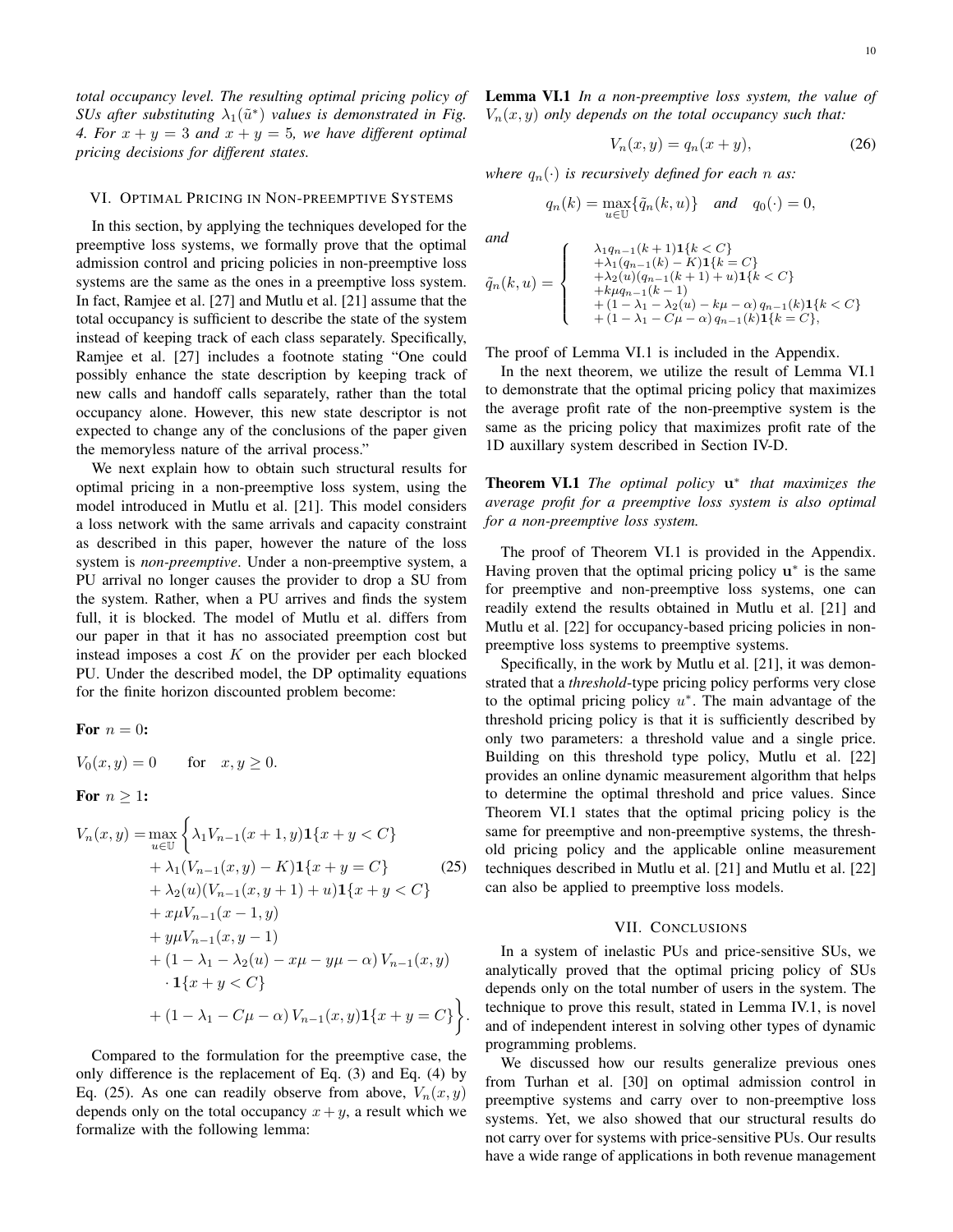and admission control, not necessarily restricted to that of bandwidth allocation in wireless networks.

As future work, it should be possible to extend our results beyond Poisson arrivals. For example, the work of Ali et al. [2] demonstrates that state-dependent threshold control is also optimal in loss networks with arrivals generated by a finite number of sources (also known as the Engset Model) to which we expect our pricing policies can be applied. Other interesting open problems include analyzing systems where SUs are queued rather than evicted, considering call length distributions of PUs and SUs that are not necessarily exponential and identical, and extending the results to multihop configurations with spatial reuse.

## ACKNOWLEDGEMENTS

This work was supported, in part, by the US National Science Foundation under grants CCF-0964652, CNS-1117160, and CNS-1409053.

#### **REFERENCES**

- [1] I.F. Akyildiz, W.L. Lee, M.C. Vuran, and S. Mohanty. Next generation/dynamic spectrum access/cognitive radio wireless networks: A survey. *Elsevier Computer Networks Journal*, 50:2127–2159, 2006.
- [2] Ahsan-Abbas Ali, Shuangqing Wei, and Lijun Qian. Optimal admission and preemption control in finite-source loss systems. *Operations Research Letters*, 43(3):241–246, 2015.
- [3] Eitan Altman, Tania Jiménez, and Ger Koole. On optimal call admission control in resource-sharing system. *Communications, IEEE Transactions on*, 49(9):1659–1668, 2001.
- [4] D.P. Bertsekas. *Dynamic Programming and Optimal Control*. Athena Scientific, third edition, 2007.
- [5] A.J.F.G. Brouns. *Queueing models with admission and termination control - Monotonicity and threshold results*. PhD thesis, Eindhoven University of Technology, 2003.
- [6] A.J.F.G. Brouns and J. van der Wal. Optimal threshold policies in a two-class preemptive priority queue with admission and termination control. *Queueing Systems*, 54:21–33, 2006.
- [7] Hong Chen and Murray Z Frank. State dependent pricing with a queue. *IIE Transactions*, 33(10):847–860, 2001.
- [8] Ericsson. Ericsson predicts mobile data traffic to grow 10-fold by 2016. http://www.ericsson.com/news/1561267, 2011.
- [9] FCC. Spectrum leasing. http://wireless.fcc.gov/licensing/index. htm?job=spectrum leasing, 2010.
- [10] Eugene A Feinberg and Fenghsu Yang. Optimality of trunk reservation for an m/m/k/n queue with several customer types and holding costs. *Probability in the Engineering and Informational Sciences*, 25(04):537–560, 2011.
- [11] N. Gans and S.V. Savin. Pricing and capacity rationing for rentals with uncertain durations. *Management Science*, 53:390– 407, 2007.
- [12] J.A. Garay and I.S. Gopal. Call preemption in communication networks. In *IEEE International Conference on Computer Communications*, volume 3 of *INFOCOM 1992*, pages 1043– 1050, 1992.
- [13] S. Geirhofer, L. Tong, and B. M. Sadler. Cognitive radios for dynamic spectrum access - dynamic spectrum access in the time domain: Modeling and exploiting white space. *IEEE Communications Magazine*, 45(5):66–72, May 2007.
- [14] Avi Giloni, Yaşar Levent Koçağa, and Phil Troy. State dependent pricing policies: Differentiating customers through

valuations and waiting costs. *Journal of Revenue & Pricing Management*, 12(2):139–161, 2013.

- [15] Andrea Goldsmith, Syed Ali Jafar, Ivana Marić, and Sudhir Srinivasa. Breaking spectrum gridlock with cognitive radios: An information theoretic perspective. *Proceedings of the IEEE*, 97(5):894–914, 2009.
- [16] S. Haykin. Cognitive radio: Brain-empowered wireless communications. *IEEE Journal on Selected Areas in Communications*, 23(2):201–220, 2005.
- [17] W. Helly. Two doctrines for the handling of two-priority traffic by a group of n servers. *Operations Research*, 10(2):268–269, 1962.
- [18] S.A. Lippman. Applying a new device in the optimization of exponential queueing systems. *Operations Research*, 23:687– 710, 1975.
- [19] David W Low. Optimal dynamic pricing policies for an m/m/s queue. *Operations Research*, 22(3):545–561, 1974.
- [20] H. Mutlu. *Spot Pricing of Secondary Access to Wireless Spectrum*. PhD thesis, Boston University, 2010.
- [21] H. Mutlu, M. Alanyali, and D. Starobinski. Spot pricing of secondary spectrum access in wireless cellular networks. *IEEE/ACM Transactions on Networking*, 17:1794–1804, 2009.
- [22] H. Mutlu, M. Alanyali, D. Starobinski, and Turhan A. On-line pricing of secondary spectrum access with unknown demand function. *IEEE Journal on Selected Areas in Communications*, 30:2285–2294, 2012.
- [23] Pinhas Naor. The regulation of queue size by levying tolls. *Econometrica: journal of the Econometric Society*, pages 15– 24, 1969.
- [24] D. Pacheco-Paramo, V. Pla, and J. Martinez-Bauset. Optimal admission control in cognitive radio networks. In *Cognitive Radio Oriented Wireless Networks and Communications, 2009. CROWNCOM '09. 4th International Conference on*, pages 1–7, June 2009.
- [25] I.C. Paschalidis and J.N. Tsitsiklis. Congestion-dependent pricing of network services. *IEEE/ACM Transactions on Networking*, 8(2):171–184, 2000.
- [26] J.M. Peha. Approaches to spectrum sharing. *IEEE Communications Magazine*, 43(2):10–12, 2005.
- [27] R. Ramjee, D.F. Towsley, and R. Nagarajan. On optimal call admission control in cellular networks. *Wireless Networks*, 3:29–41, 1996.
- [28] S.M. Ross. *Introduction to Stochastic Dynamic Programming*. Academic Press, 1983.
- [29] P. Tortelier, S. Grimoud, P. Cordier, S. B. Jemaa, L. Iacobelli, C. Le Martret, J. van de Beek, S. Subramani, W. H. Chin, M. Sooriyabandara, L. Gavrilovska, V. Atanasovski, P. Mahonen, and J. Riihijarvi. Flexible and spectrum aware radio access through measurements and modelling in cognitive radio systems. Faramir Tech. Rep. 248351, Faramir Project, 2010.
- [30] A. Turhan, M. Alanyali, and D. Starobinski. Optimal admission control in two-class preemptive loss systems. *Operations Research Letters*, 40:510–515, 2012.
- [31] M.Y. Ulukus, R. Gullu, and L. Ormeci. Admission and termination control of a two class loss system. *Stochastic Models*, 27(1):2–25, 2011.
- [32] J. Walrand. *An Introduction to Queueing Networks*. Prentice Hall, 1988.
- [33] WSJ. Verizon in spectrum spat. http://online.wsj.com/article/ SB10001424052970203960804577239083364357176.html, 2012.
- [34] S.H. Xu and J.G. Shanthikumar. Optimal expulsion control a dual approach to admission control of an ordered-entry system. *Operations Research*, 41:1137–1152, 1993.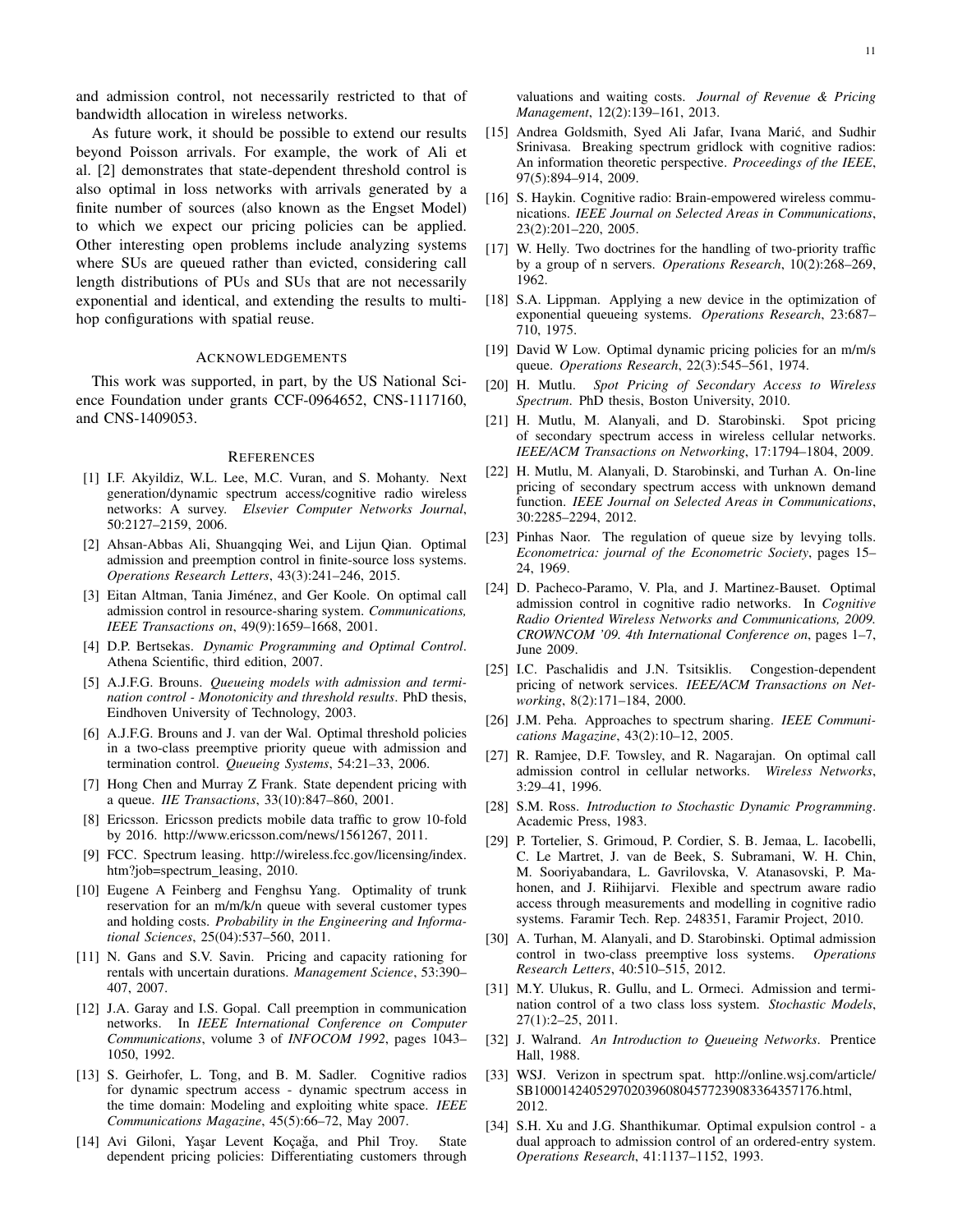- [35] Utku Yildirim and John J Hasenbein. Admission control and pricing in a queue with batch arrivals. *Operations Research Letters*, 38(5):427–431, 2010.
- [36] Z. Zhao, S. Weber, and J.C. Oliveira. Preemption rates for a parallel link loss network. *Performance Evaluation*, 66(1):21– 46, 2006.
- [37] X. Zhu, L. Shen, and T. s. P. Yum. Analysis of cognitive radio spectrum access with optimal channel reservation. *IEEE Communications Letters*, 11(4):304–306, April 2007.

#### APPENDIX

Proof of Lemma IV.1. We prove this result by induction on *n*. Although the DP equations of  $V_n(x, y)$  depend on the value of y due to the indicator functions when  $x+y = C$ , we prove that this is not the case for the value of an additional SU. We start the induction from the end of the horizon  $n = 0$ , i.e.  $V_0(x, y + 1) - V_0(x, y) = 0$ . Thus, Lemma IV.1 holds for  $n = 0$  by definition.

**Induction step:** Assume that for any  $n > 0$  the following holds:

$$
V_n(x, y+1) - V_n(x, y) = f_n(x+y)
$$
  
= 
$$
\max_{u_1 \in \mathbb{U}} \{ \min_{u_2 \in \mathbb{U}} \{ \tilde{f}_n(x+y, u_1, u_2) \} \}.
$$
  
(27)

We show that the value of an additional SU at time period  $n + 1$  is a function of  $(x + y)$  only as well, i.e.

$$
V_{n+1}(x, y+1) - V_{n+1}(x, y)
$$
  
=  $f_{n+1}(x+y) = \max_{u_1 \in \mathbb{U}} \{ \min_{u_2 \in \mathbb{U}} \{ \tilde{f}_{n+1}(x+y, u_1, u_2) \} \}.$  (28)

We need to consider two distinct cases. In the first case,  $x + y < C - 1$  hence, both  $(x, y + 1)$  and  $(x, y)$  are non-preemptive states as there are idle channels. In the second case, we consider  $x + y = C - 1$  where  $(x, y + 1)$  is a preemptive state since all channels are busy and there is at least one SU in the system. However,  $(x, y)$  is non-preemptive again as the system has an idle channel. We analyze these cases separately because the corresponding DP equations are different.

# **Case 1.**  $x + y < C - 1$

$$
V_{n+1}(x, y+1) - V_{n+1}(x, y)
$$
  
= 
$$
\max_{u_1 \in U} \{ \lambda_2(u_1) (V_n(x, y+2) - V_n(x, y+1) + u_1) \}
$$
  
+ 
$$
\lambda_1 V_n(x+1, y+1)
$$
  
+ 
$$
x \mu V_n(x-1, y+1)
$$
  
+ 
$$
(y+1) \mu V_n(x, y)
$$
  
+ 
$$
(1 - \lambda_1 - x\mu - (y+1)\mu - \alpha) V_n(x, y+1)
$$
  
- 
$$
\max_{u_2 \in U} \{ \lambda_2(u_2) (V_n(x, y+1) - V_n(x, y) + u_2) \}
$$
  
- 
$$
\lambda_1 V_n(x+1, y)
$$
  
- 
$$
x \mu V_n(x-1, y)
$$
  
- 
$$
y \mu V_n(x, y-1)
$$
  
- 
$$
(1 - \lambda_1 - x\mu - y\mu - \alpha) V_n(x, y).
$$

We rearrange the terms such that the terms with the same factor are grouped together which yields the following expression for  $V_{n+1}(x, y+1) - V_{n+1}(x, y)$ :

$$
V_{n+1}(x, y+1) - V_{n+1}(x, y)
$$
  
= 
$$
\max_{u_1 \in \mathbb{U}} \{ \min_{u_2 \in \mathbb{U}} \{ \lambda_2(u_1)(V_n(x, y+2) - V_n(x, y+1) + u_1) - \lambda_2(u_2)(V_n(x, y+1) - V_n(x, y) + u_2) + \lambda_1(V_n(x+1, y+1) - V_n(x+1, y)) + x\mu(V_n(x-1, y+1) - V_n(x-1, y)) - (y+1)\mu(V_n(x, y+1) - V_n(x, y)) + y\mu(V_n(x, y) - V_n(x, y-1)) + (1 - \lambda_1 - x\mu - \alpha) (V_n(x, y+1) - V_n(x, y)) \} \}.
$$

We substitute Eq.  $(27)$  to the above expression and we obtain the following:

$$
V_{n+1}(x, y+1) - V_{n+1}(x, y)
$$
  
= 
$$
\max_{u_1 \in U} \{ \min_{u_2 \in U} \{ \lambda_2(u_1)(f_n(x+y+1) + u_1) - \lambda_2(u_2)(f_n(x+y) + u_2) + \lambda_1 f_n(x+y+1) + x\mu f_n(x+y-1) - (y+1)\mu f_n(x+y) \}
$$
 (29)  
+ 
$$
y\mu f_n(x+y-1)
$$
 (30)  
+ 
$$
y\mu f_n(x+y-1)
$$
 (31)

$$
+(1-\lambda_1-x\mu-\alpha)f_n(x+y)\}.
$$
\n(32)

First, we merge terms (29) and (31) into a single term. Then, we repeat the same procedure for the terms (30) and (32).

$$
V_{n+1}(x, y+1) - V_{n+1}(x, y)
$$
  
=  $\max_{u_1 \in \mathbb{U}} \{ \min_{u_2 \in \mathbb{U}} \{ \lambda_2(u_1)(f_n(x+y+1) + u_1) - \lambda_2(u_2)(f_n(x+y) + u_2) + \lambda_1 f_n(x+y+1) + (x+y)\mu f_n(x+y-1) + (1 - \lambda_1 - (x+y+1)\mu - \alpha) f_n(x+y) \} \} =  $\max_{u_1 \in \mathbb{U}} \{ \min_{u_2 \in \mathbb{U}} \{ \tilde{f}_{n+1}(x+y, u_1, u_2) \} \} = f_{n+1}(x+y),$$ 

which proves the induction for this case.

Case 2. 
$$
x + y = C - 1
$$
  
\n
$$
V_{n+1}(x, y+1) - V_{n+1}(x, y)
$$
\n
$$
= \lambda_1 (V_n(x+1, y) - K)
$$
\n
$$
+ x \mu V_n(x-1, y+1)
$$
\n
$$
+ (y+1) \mu V_n(x, y)
$$
\n
$$
+ (1 - \lambda_1 - x\mu - (y+1)\mu - \alpha) V_n(x, y+1)
$$
\n
$$
- \max_{u_2 \in \mathbb{U}} \{ \lambda_2 (u_2) (V_n(x, y+1) - V_n(x, y) + u_2) \}
$$
\n
$$
- \lambda_1 V_n(x+1, y)
$$
\n
$$
- x \mu V_n(x-1, y)
$$
\n
$$
- y \mu V_n(x, y-1)
$$
\n
$$
- (1 - \lambda_1 - x\mu - y\mu - \alpha) V_n(x, y).
$$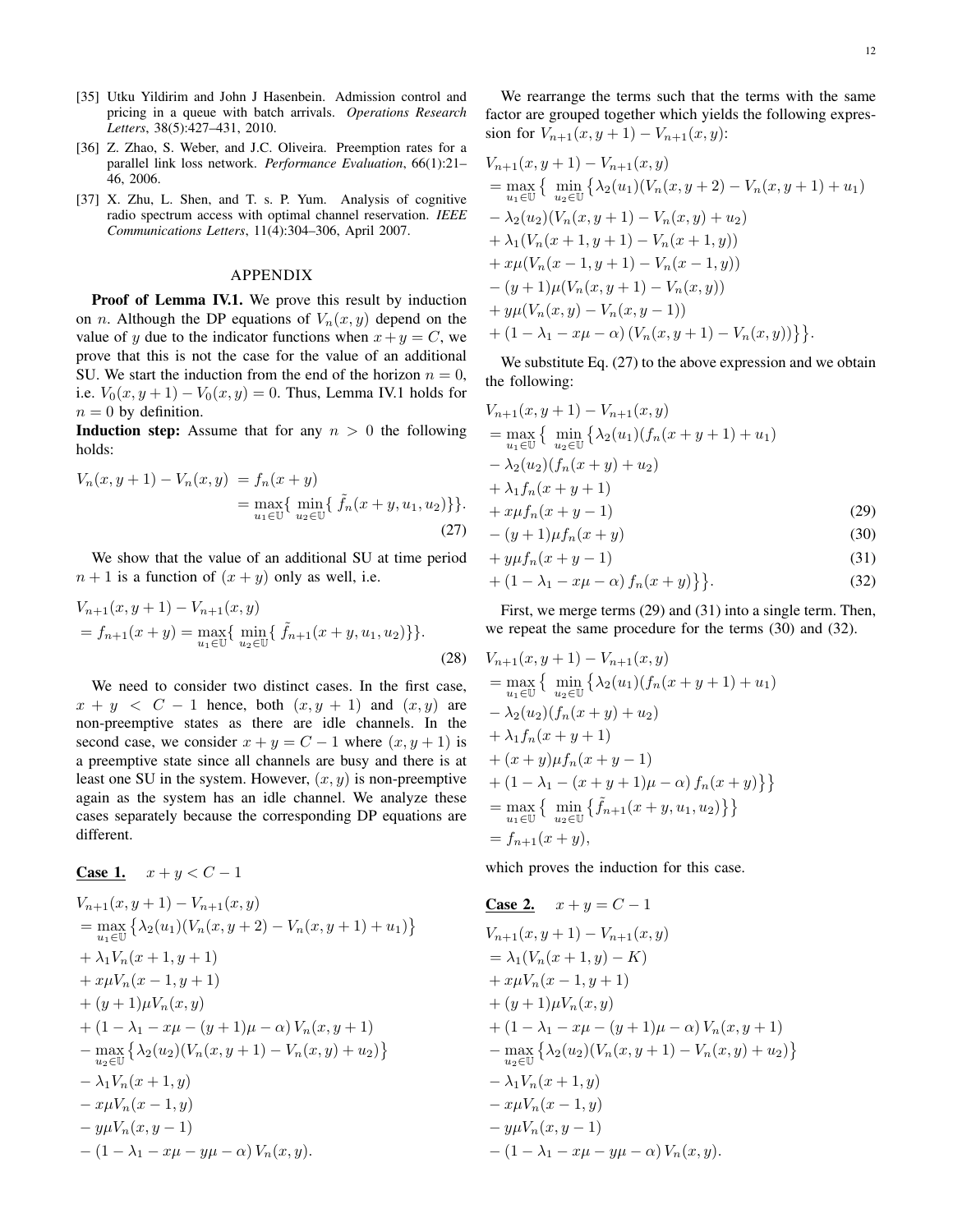Similar to Case 1, we rearrange the terms which results in the following expression for  $V_{n+1}(x, y+1) - V_{n+1}(x, y)$ :

$$
V_{n+1}(x, y+1) - V_{n+1}(x, y)
$$
  
= 
$$
\min_{u_2 \in \mathbb{U}} \{-\lambda_2(u_2)(V_n(x, y+1) - V_n(x, y) + u_2) - K\lambda_1
$$
  
+ 
$$
\lambda_1(V_n(x+1, y) - V_n(x+1, y))
$$
  
+ 
$$
x\mu(V_n(x-1, y+1) - V_n(x-1, y))
$$
  
- 
$$
(y+1)\mu(V_n(x, y+1) - V_n(x, y))
$$
  
+ 
$$
y\mu(V_n(x, y) - V_n(x, y-1))
$$
  
+ 
$$
(1 - \lambda_1 - x\mu - \alpha) (V_n(x, y+1) - V_n(x, y))\}.
$$
 (33)

Note that term (33) is zero and vanishes. We substitute Eq. (27) to the above expression.

$$
V_{n+1}(x, y+1) - V_{n+1}(x, y)
$$
  
= 
$$
\min_{u_2 \in U} \{ -\lambda_2(u_2)(f_n(x+y) + u_2) - K\lambda_1
$$
  
+ 
$$
x\mu f_n(x+y-1)
$$
 (34)

$$
-(y+1)\mu f_n(x+y) \tag{35}
$$

$$
+ y\mu f_n(x+y-1) \tag{36}
$$

$$
+(1-\lambda_1-x\mu-\alpha)f_n(x+y)\}.
$$
\n(37)

We first merge terms (34) and (36) into a single term and repeat it for the pair (35) and (37). Finally, we substitute  $x +$  $y = C - 1$  which is already given for Case 2. We obtain the following expression for  $V_{n+1}(x, y+1) - V_{n+1}(x, y)$ :

$$
V_{n+1}(x, y+1) - V_{n+1}(x, y)
$$
  
= 
$$
\min_{u_2 \in \mathbb{U}} \{ -\lambda_2(u_2)(f_n(C-1) + u_2) - K\lambda_1
$$
  
+ 
$$
(C-1)\mu f_n(C-2)
$$
  
+ 
$$
(1 - \lambda_1 - C\mu - \alpha) f_n(C-1) \}
$$
  
= 
$$
\min_{u_2 \in \mathbb{U}} \{ \tilde{f}_{n+1}(C-1, u_1, u_2) \}
$$
  
= 
$$
f_{n+1}(C-1),
$$

which concludes the proof of Case 2.

Combining the two cases we have examined, the induction hypothesis given in Eq. (28) is correct and we have proven that  $V_n(x, y + 1) - V_n(x, y)$  depends only on  $(x + y)$  for all values of  $n$ .

**Proof of Theorem IV.1.** The optimal price  $u_n^*(x, y)$  maximizes the right-hand side of the DP equations. If we discard the terms that do not include the price variable  $u$ , we deduce that  $u_n^*(x, y)$  maximizes only the term given in Eq. (10), i.e. for  $x + y \leq C - 1$  we have the following:

$$
u_n^*(x, y) = \underset{u \in \mathbb{U}}{\operatorname{argmax}} \left\{ \lambda_2(u)(V_{n-1}(x, y+1) - V_{n-1}(x, y) + u) \right\} \tag{38}
$$

From Lemma IV.1, we know that  $V_{n-1}(x, y + 1)$  –  $V_{n-1}(x, y) = f_n(x + y)$ . When we substitute it to Eq. (38), we obtain the following:

$$
u_n^*(x, y) = \underset{u \in \mathbb{U}}{\operatorname{argmax}} \left\{ \lambda_2(u) (f_n(x + y) + u) \right\}
$$

$$
= g_n(x + y),
$$

which gives the desired result.  $\Box$ 

Proof of Lemma IV.2. Let System A and System B be two coupled systems except for an additional user in System A. System A starts from state  $i+1$  and System B starts from state i. Statistically, all inter-arrival times and arrival processes are the same for those two systems. Assume that all actual arrivals are identical and common users other than the extra user in System A depart at the same time instants. At each time instant, System B follows the optimal pricing policy and System A imitates all actions of System B. Under this setting, we consider two cases: First, the additional user in System A successfully leaves the system before the total number of users in System A reaches C. Then, System A and System B have the same reward. Second, System A has C users and System B has  $C - 1$  users. Then, either a PU or an SU arrival occurs at both systems. If an SU arrival occurs, System A blocks the incoming user whereas System B accepts the user by earning a reward. System A has less reward than System B for this case. If a PU arrival occurs, System A blocks the incoming user with a cost or preempts an SU if there exist any. On the other hand, System B accepts the user. System B does not earn a reward but System A is penalized either because of preemption or blocking. In all possible cases, the total reward of System B is always greater than or equal to the total reward of System A.

Proof of Lemma IV.3. We consider two copies of a system. System A starts at state  $i-1$  and System B starts at state i and they have the same users except for the extra user in System B. The common users depart from the systems at the same time instants. System A always follows the optimal pricing policy whereas System B employs different pricing policies before and after a time juncture  $n$ .  $n$  is the time period at which System B moves to state  $i+1$  or the additional user in System B departs from the system depending on which event happens first. Before *n*, System B imitates whatever System A does, i.e. advertises the same prices. After  $n$ , System B follows the optimal pricing policy. We investigate these two cases and the corresponding rewards. In the first case, before System B reaches state  $i + 1$ , the additional user in System B leaves. In this case, System A and System B will be in the same state. They will advertise the same prices and will end up with the same average rewards over the infinite horizon. In the second case, with probability  $0 \le p \le 1$ , System B reaches state  $i+1$ before the additional user departs. Then, System A will be in state  $i$  as both systems experience the same arrivals. After this point, both systems enforce the optimal pricing policy. System B has an additional average reward of  $p(h(i+1)-h(i))$  more than System A.

Due to the nature of optimal pricing policies, the difference between the total average rewards of two systems would be no smaller than this value if System B had followed the optimal pricing policy from the beginning. As a result:

$$
h(i) - h(i-1) \ge p(h(i+1) - h(i)).
$$

From Lemma IV.2 and  $p \leq 1$ , we can write:

$$
h(i) - h(i-1) \ge h(i+1) - h(i),
$$

which concludes the proof.

.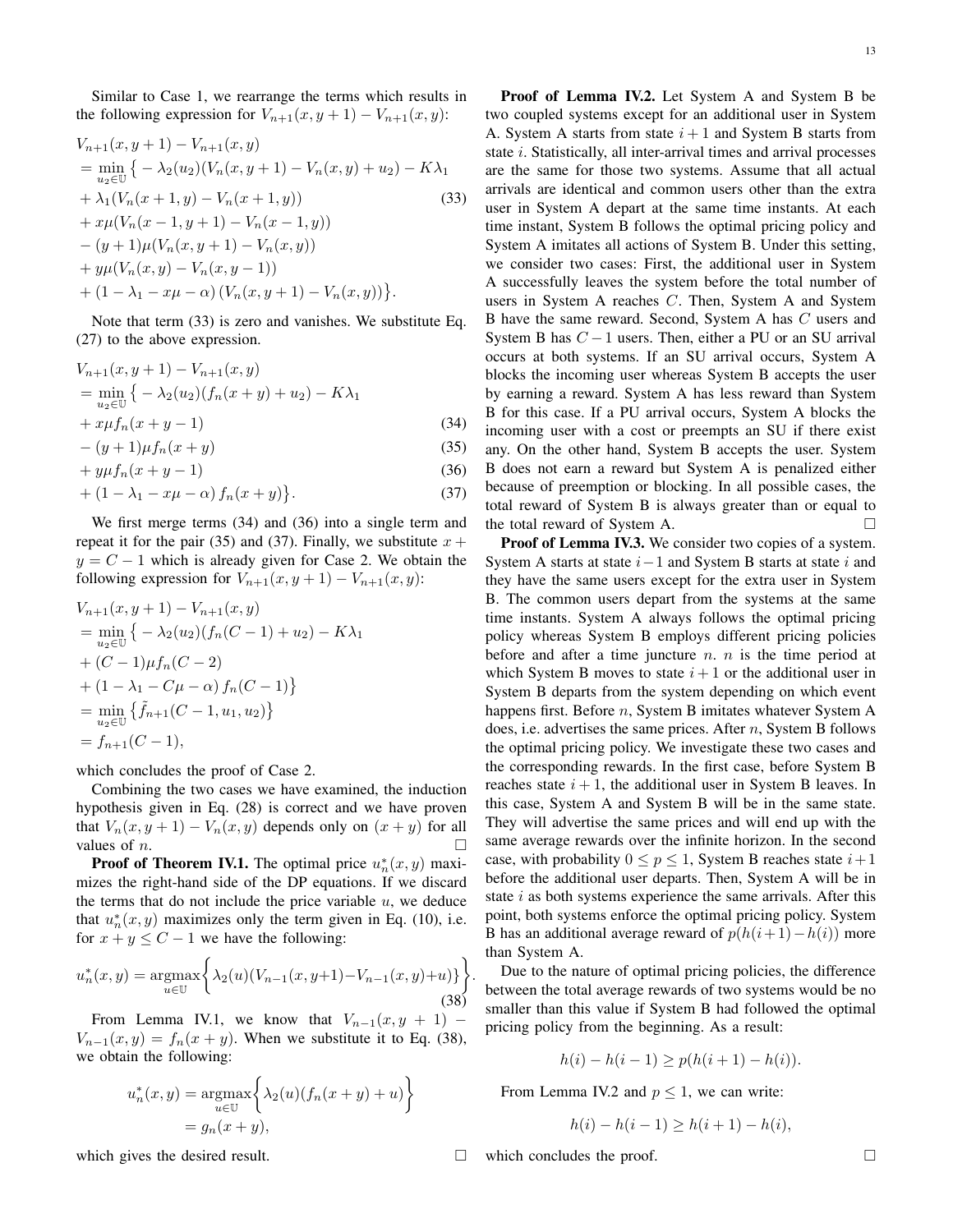Lemma IV.2 and Lemma IV.3 lead to the following theorem on the relationship between the total occupancy and the optimal pricing policy.

Proof of Theorem IV.2. Throughout this proof, we consider the price as a function of the demand. By Assumption 1 and Assumption 2, we are guaranteed that the inverse of the demand function exists. We denote the price at state  $i$  as  $u(\lambda_2(i))$ . Revisiting the DP equation Eq. (20) for  $i < C$ , we find the optimal demand by maximizing the right-hand side of Eq. (20). We discard the terms that are irrelevant to maximization and maximize the following sum:

$$
\lambda_2(i)u(\lambda_2(i)) + \underbrace{(h(i+1) - h(i))}_{q(i)} \lambda_2(i).
$$

We set  $q(i) = h(i + 1) - h(i)$ . Now, we elaborate on the relation between  $\lambda_2^*(i)$  and  $\lambda_2^*(i-1)$  which are the optimal demand decisions of two neighbor states i and  $i - 1$ . Due to Lemma IV.3, we need to consider two possible cases. First, if  $q(i) = q(i - 1)$ , we have  $\lambda_2^*(i) = \lambda_2^*(i - 1)$ . Second, if  $q(i) < q(i-1)$ , from the optimality of  $\lambda_2^*(i)$  for state i, it must outperform  $\lambda_2^*(i-1)$ . Then, we have the following:

$$
\lambda_2^*(i)u(\lambda_2^*(i)) + q(i)\lambda_2^*(i) \ge \lambda_2^*(i-1)u(\lambda_2^*(i-1)) +q(i)\lambda_2^*(i-1).
$$
 (39)

In addition, as  $\lambda_2^*(i-1)$  is optimal for state  $i-1$ , we have:

$$
\lambda_2^*(i-1)u(\lambda_2^*(i-1)) + q(i-1)\lambda_2^*(i-1) \geq \lambda_2^*(i)u(\lambda_2^*(i)) +q(i-1)\lambda_2^*(i).
$$
\n(40)

Combining Eq. (39) and Eq. (40) yields:

$$
(\lambda_2^*(i) - \lambda_2^*(i-1))(h(i+1) + h(i-1) - 2h(i)) \ge 0.
$$
 (41)

The term  $(h(i + 1) + h(i - 1) - 2h(i)) \le 0$  due to Lemma IV.3. Hence,  $(\lambda_2^*(i) - \lambda_2^*(i-1))$  must be negative or zero as well. Then, we have  $\lambda_2^*(i) \leq \lambda_2^*(i-1)$ . Since  $\lambda_2(u(i))$  is a decreasing function of  $u(i)$ , we have  $u^*(i) \ge u^*(i-1)$ .  $\Box$ 

Proof of Lemma VI.1. We prove this result by induction on n. We start the induction from the end of the horizon  $n = 0$ , i.e.  $V_0(x, y) = 0$ . Thus, Lemma VI.1 holds for  $n = 0$  by definition.

**Induction step:** Assume that for any  $n > 0$  the following holds:

$$
V_n(x, y) = q_n(x + y) = \max_{u \in \mathbb{U}} \{ \tilde{q}_n(x + y, u) \}.
$$
 (42)

We need to show that  $V_{n+1}(x, y) = q_{n+1}(x + y)$ max  $u \in \mathbb{U}$  $\{\tilde{q}_{n+1}(x+y,u)\}\$ . Using the DP equations provided for the non-preemptive systems we write:

$$
V_{n+1}(x,y) = \max_{u \in U} \left\{ \lambda_1 V_n(x+1,y) \mathbf{1}\{x+y < C\} + \lambda_1 (V_n(x,y) - K) \mathbf{1}\{x+y = C\} + \lambda_2(u) (V_n(x,y+1) + u) \mathbf{1}\{x+y < C\} + x \mu V_n(x-1,y) + y \mu V_n(x,y-1) + (1 - \lambda_1 - \lambda_2(u) - x\mu - y\mu - \alpha) V_n(x,y) - \mathbf{1}\{x+y < C\} + (1 - \lambda_1 - C\mu - \alpha) V_n(x,y) \mathbf{1}\{x+y = C\} \right\}.
$$

We substitute Eq. (42) to the above expression and we obtain the following:

$$
V_{n+1}(x,y) = \max_{u \in U} \left\{ \lambda_1 q_n(x+y+1) \mathbf{1}\{x+y < C\} + \lambda_1 (q_n(x+y) - K) \mathbf{1}\{x+y = C\} + \lambda_2 (u)(q_n(x+y+1) + u) \mathbf{1}\{x+y < C\} + x \mu q_n(x+y-1) \right\}
$$
\n
$$
+ y \mu q_n(x+y-1) \tag{43}
$$
\n
$$
+ (1 - \lambda_1 - \lambda_2(u) - x\mu - y\mu - \alpha) q_n(x+y) - \mathbf{1}\{x+y < C\}
$$
\n
$$
+ (1 - \lambda_1 - C\mu - \alpha) q_n(x+y) \mathbf{1}\{x+y = C\} \left\}.
$$

We collect terms (43) and (44) into a single term.

$$
V_{n+1}(x, y) = \max_{u \in U} \left\{ \lambda_1 q_n (x + y + 1) \mathbf{1} \{x + y < C\} + \lambda_1 (q_n (x + y) - K) \mathbf{1} \{x + y = C\} + \lambda_2 (u) (q_n (x + y + 1) + u) \mathbf{1} \{x + y < C\} + (x + y) \mu q_n (x + y - 1) + (1 - \lambda_1 - \lambda_2 (u) - x\mu - y\mu - \alpha) q_n (x + y) - \mathbf{1} \{x + y < C\} + (1 - \lambda_1 - C\mu - \alpha) q_n (x + y) \mathbf{1} \{x + y = C\} \right\} = \max_{u \in U} \left\{ \tilde{q}_{n+1}(x + y, u) \right\} \tag{45}
$$

$$
=q_{n+1}(x+y).\t\t(46)
$$

which proves the induction.

Proof of Theorem VI.1 We will prove the theorem in two parts. First, we will show that for the purpose of finding the optimal pricing policy of the non-preemptive system, we can use a 1D Markov Chain. Next, we will show that the average profit rate of the non-preemptive system differs from the average profit rate of a preemptive loss system by a constant, which leads to our theorem statement.

We will follow the same argument as provided in the proof of Theorem IV.1 to show that the optimal price only depends on the total system occupancy. Observe that the part of the DP optimality equations that depends on the optimal price